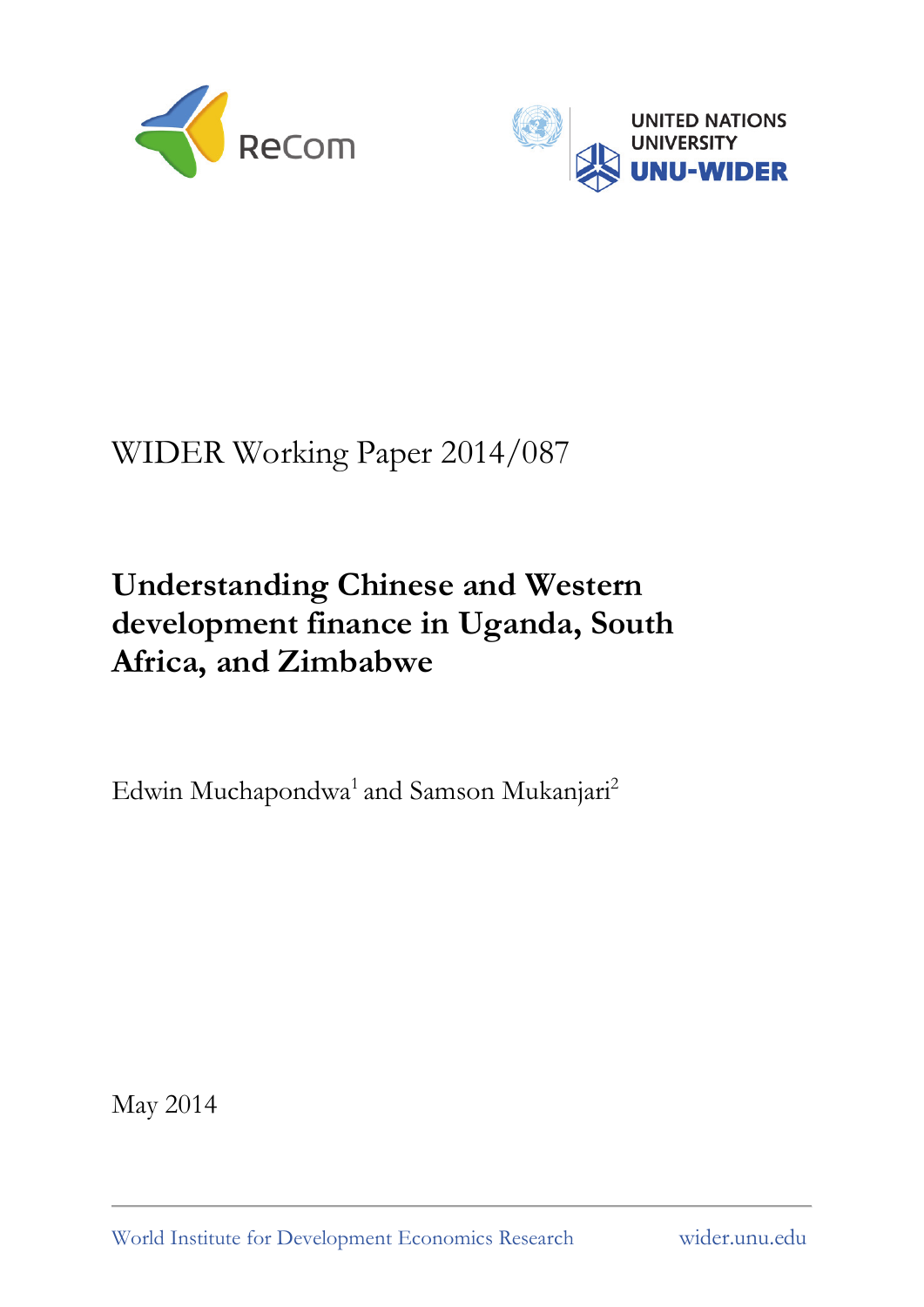**Abstract:** China's importance as a major donor outside the traditional Western donors has been increasing and this has helped to bridge the funding gaps in developing countries. At the same time, South-South financial assistance still comes with less conditionality making China's aid model different to Western donors. China dominates as a donor for Zimbabwe with substantial aid also going into Uganda and South Africa while South Africa is the darling of Western donors. Chinese funded projects are not confined to a specific sector and the scale of the projects varies across countries. While little is known about environmental aid from China, the magnitude of environmental aid from Western donors suggests there is a need to explore other areas to leverage the effect of environmental aid on the environment. Overall we find that aid disbursements are significantly lower than commitments for all three countries.

**Keywords:** Africa, aid, China, development finance, environmental aid, South-South cooperation

**JEL classification:** O190; Q560

Copyright © UNU-WIDER 2014

ISSN 1798-7237 ISBN 978-92-9230-808-7

Typescript prepared by Lesley Ellen for UNU-WIDER.

UNU-WIDER gratefully acknowledges the financial contributions to the research programme from the governments of Denmark, Finland, Sweden, and the United Kingdom.

The World Institute for Development Economics Research (WIDER) was established by the United Nations University (UNU) as its first research and training centre and started work in Helsinki, Finland in 1985. The Institute undertakes applied research and policy analysis on structural changes affecting the developing and transitional economies, provides a forum for the advocacy of policies leading to robust, equitable and environmentally sustainable growth, and promotes capacity strengthening and training in the field of economic and social policy-making. Work is carried out by staff researchers and visiting scholars in Helsinki and through networks of collaborating scholars and institutions around the world.

UNU-WIDER, Katajanokanlaituri 6 B, 00160 Helsinki, Finland, wider.unu.edu

The views expressed in this publication are those of the author(s). Publication does not imply endorsement by the Institute or the United Nations University, nor by the programme/project sponsors, of any of the views expressed.

<sup>1</sup>School of Economics, University of Cape Town; corresponding author: Edwin.Muchapondwa@uct.ac.za; 2Unit of Applied Economics, Cape Peninsula University of Technology.

This study has been prepared within the UNU-WIDER project 'ReCom–Foreign Aid: Research and Communication', directed by Tony Addison and Finn Tarp.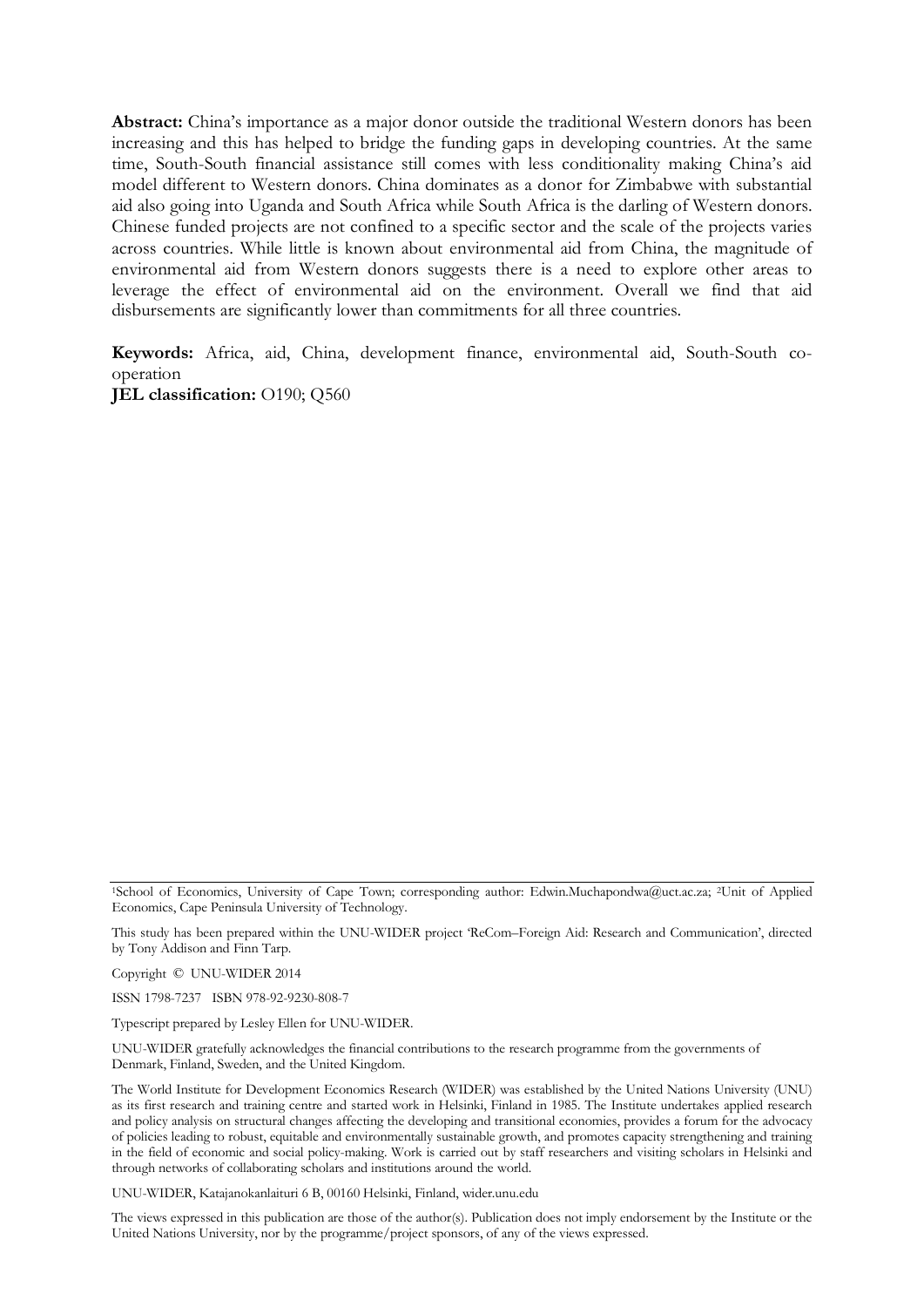# **1 Introduction**

<u>.</u>

This paper has four objectives: to compare Western<sup>1</sup> and Chinese aid to Uganda, South Africa and Zimbabwe; to determine the importance of China as a donor in and across the three countries; to understand the patterns of environmental aid in the three countries; and to determine the disbursement rates across countries by donor type.

Uganda, South Africa, and Zimbabwe are three African countries that have greatly benefited from donor aid to some extent. Donor funds affect developing countries in several ways; through promoting economic growth, development, and the welfare of recipient countries, thereby helping reduce poverty levels (Burnside and Dollar 2000; Hansen and Tarp 2001). However, the ability of donor funds to meet these objectives depends on several factors. It is important therefore to understand the nature of aid within each country and also among the three countries given their different structural challenges and developmental needs. Broadly, one can distinguish between the two sources of aid, namely Western aid and South-South aid, particularly Chinese aid. In the past, China's importance as a major donor outside the traditional Western donors has been increasing and this has helped to bridge the funding gaps in developing countries.

However, not much is currently understood about the nature of Chinese aid in terms of the magnitude of the projects it supports or the sectors it targets. It is unclear whether China supports bigger projects on average in developing countries compared to Western donors. Donors often adopt different strategies with respect to the scale of funded projects, opting to fund a few bigger projects, many small projects, or a mixture of the two. Also the extent to which China funds mega-projects, which have significant negative environmental impacts compared to Western donors, is unknown. It is not surprising that little is known about Chinese aid given the lack of transparency associated with its aid activities (Grimm et al. 2011). As such, it is important to understand donor aid in the three countries in terms of the number and size of projects supported. Comparing the amount of Western and Chinese aid can enable us to gain an understanding of who is the darling of donors among the three countries and possibly an explanation as to why donors are attracted to a particular recipient country.

While the amount of donor funds received from Western donors is well documented, we seek to understand the quantity of donor funds each country has received from China and compare this to what has been received from traditional donors across the different sectors. In other words, it is crucial to determine the importance of China as a donor in the recipient countries and ascertain whether China dominates as a donor in all three countries.

While aid projects have the capacity to generate revenue and contribute to economic growth, they can also have detrimental social and environmental impacts.2 From around the mid-1980s, Western donors increasingly came under pressure for funding projects such as road-building, mining, and dams which displaced large numbers of people (Hicks et al. 2008), thereby destroying local livelihoods in addition to having significant negative environmental impacts.

<sup>1</sup> The term Western aid refers to Official Development Assistance (ODA) by the 28 members of the Development Assistance Committee (DAC) as of November 2013, bilateral and multilateral organizations.

<sup>2</sup> Hicks et al. (2008) argue that the humanitarian impact of a project is different from its environmental impact. As such, one needs to disregard the intentions of a project when analysing its environmental impact. For example, most projects aimed at the agricultural sector have positive impacts on the welfare of citizens while they have major negative impacts on the environment through, for example, habitat conversion.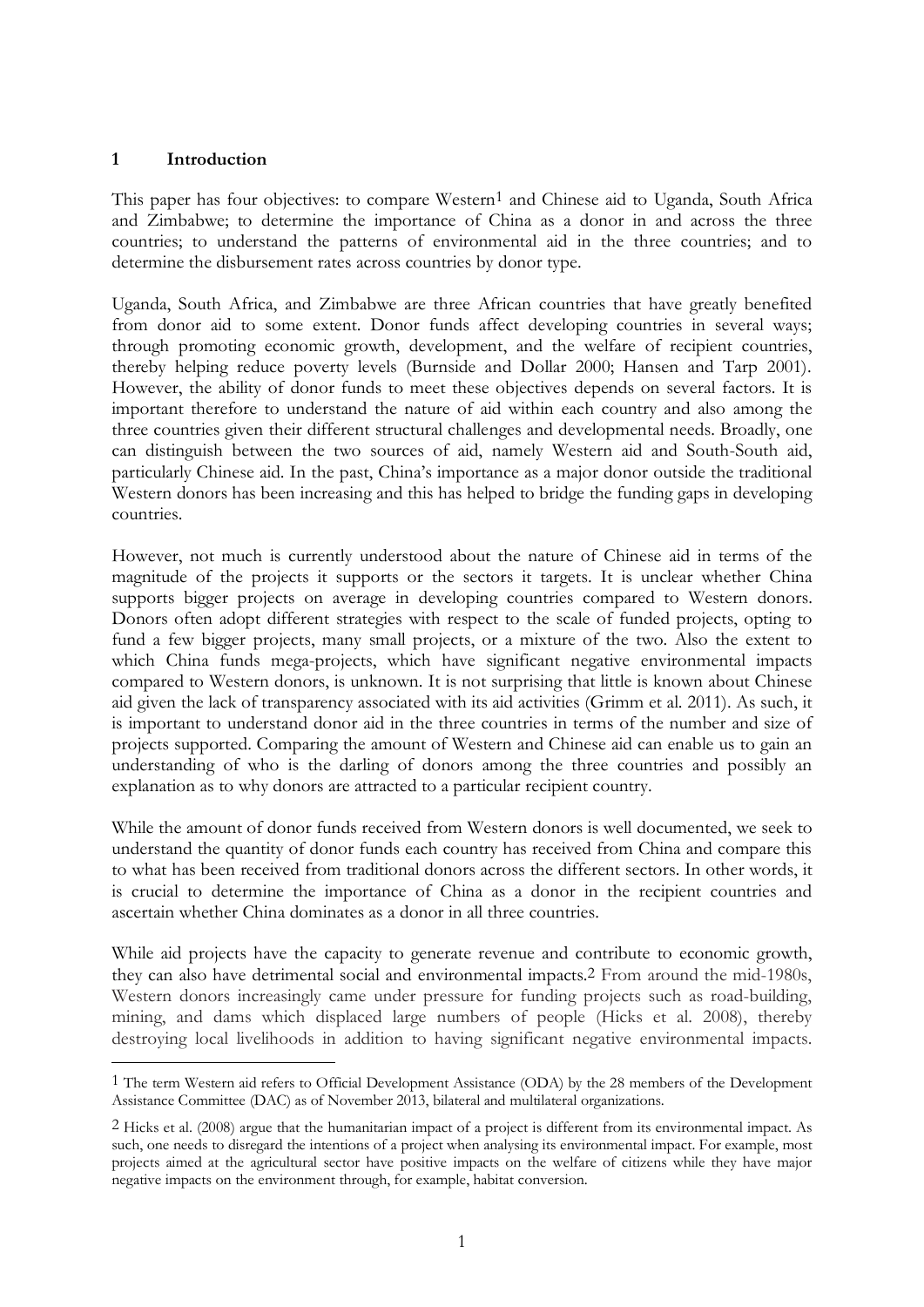Chinese aid was later subjected to similar criticisms (Bosshard 2008; Strange et al. 2013). It is, however, unknown how much contemporary aid flows, especially from China into Uganda, South Africa, and Zimbabwe, reflect these traditional funding patterns. Similarly, we also seek to understand the patterns of environmental aid allocation in the three countries. It is therefore important to systematically track changes in the amount or allocation patterns of environmentally damaging aid by looking at funds that have gone into projects such as infrastructure, agro-business, energy, and extractive industry projects (e.g. mining and drilling) as these are considered 'dirty' (Hicks et al. 2008).3 Some sectors are generally dirtier than others and therefore have more negative environmental impacts. China is generally criticized for funding activities such as mining which have greater negative effects on the environment. Understanding the major motives for aid-financed projects is often one way to see if the aid has any direct link with environmental protection, prevention of biodiversity loss, and climate change mitigation, etc. This can enable one to say more about the principal objective of the aid.

A common trend with donor aid is the variance between disbursements and commitments. Following a commitment to provide aid, donor countries often come up with a range of conditions to be met before disbursement. In some cases, prospective aid recipients are able to meet these criteria timely leading to complete disbursements while other recipients are unable to meet most of the criteria leading to partial disbursement. In cases where a country fails to meet the criteria set, this can result in no disbursements at all.4 In that regard, it is therefore important to analyse aid disbursement rates. We generally expect disbursement rates to be low where recipient countries are unable to meet the stipulated conditionality after a donor commitment. Failure to meet conditionalities could also point to capacity issues on the ground. One scathing criticism that has been levelled against Chinese aid is that with little or no attached conditionality, recipients are less likely to carry out beneficial reforms, tackle corruption and incompetence, and streamline public expenditures (African Development Bank 2010; Bosshard 2008; Mwenda 2006). While this criticism is common for all aid irrespective of donor source5, Chinese aid comes with even less conditionality than Western aid, thereby worsening the problem. Naturally, recipient countries prefer to deal with a donor with less conditionality. Given this, one can therefore hypothesize that China, as a donor, should have higher disbursement rates compared to Western donors. It is therefore important to determine the aid disbursement rate in each of the countries. More importantly, we seek to determine how the disbursement rate differs across countries and donor types and how this compares in general to commitments made by the different donors.

In order to learn more about the economic, social, political, and environmental impact of Chinese development finance in Africa, we need two things. First, we need systematic evidence of what the Chinese government is funding, how much it is spending, and where these projects are located. Second, we need to understand these development projects in the context of

-

<sup>3</sup> It is important to note that some projects have a neutral impact on the environment. In most cases any negative and positive impacts associated with the projects cancel out with the result that the net effect on the environment is zero. Examples include projects to deal with promoting free trade, providing balance of payments support, helping small and medium enterprises, promoting exports, health, and education sector projects, telecommunications and telecommunications infrastructure projects, and emergency aid (Hicks et al. 2008).

<sup>4</sup> Also countries that meet the conditionality are likely to experience a shorter time lag between commitments and disbursements. Donors are also increasingly concerned about the abuse of development finance in recipient countries. In some countries aid has been temporarily suspended by donors pending reform. Examples include Uganda in 2011 and Malawi in 2013.

<sup>5</sup> Despite billions of dollars being committed to aid since the 1960s, there is very little change in the list of recipient countries, suggesting that the developmental goals of aid have been elusive and that many donors are actually advocating for more funding (Easterly 2003; Goodman 2011).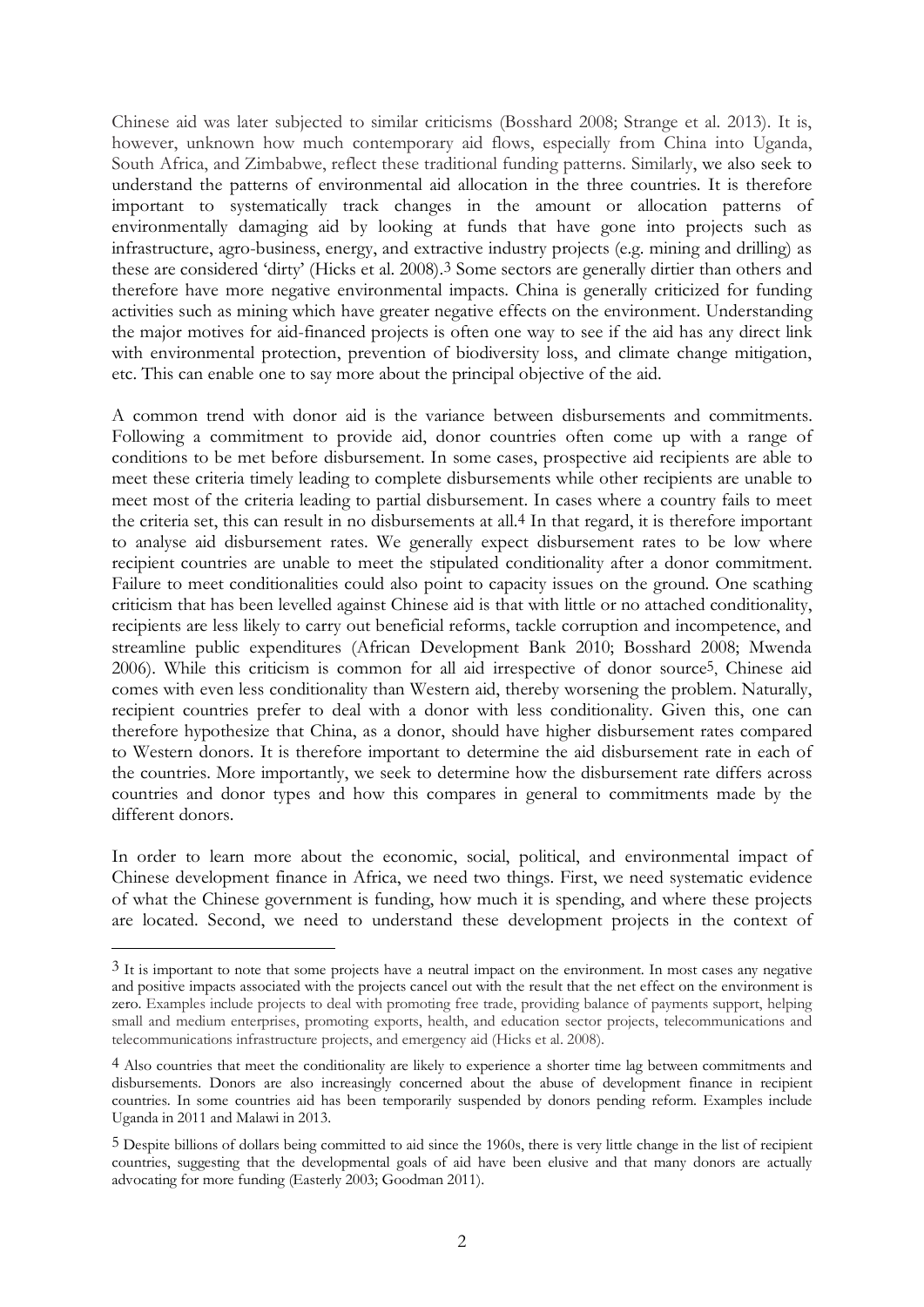alternatively sourced projects. Other potential sources of finance include private banks, African governments, or traditional Western aid donors. With better evidence on actual development projects, we will have a much greater ability to describe Chinese development finance in Africa and explain its effects. Such description and explanation are necessary conditions for more informed decision-making by African governments and citizens. This paper is organized as follows: Section 2 takes a look at the implications of South-South co-operation while Section 3 gives a brief background to the developmental challenges faced by Uganda, South Africa, and Zimbabwe. Section 4 analyses the trends in official development finance in the three case study countries, Section 5 analyses environmental aid, while Section 6 concludes.

## **2 South-South co-operation**

<u>.</u>

China is one of the emerging countries providing a significant amount of South-South cooperation assistance alongside Brazil and India. The emergence of China as a donor has opened up new sources of funding that have been previously unavailable to African countries. Most striking is that, unlike aid from the traditional Western donors, South-South financial assistance comes with fewer conditions. China therefore has a different aid model compared to Western donors.

The increase in South-South co-operation is, however, taking place against a backdrop of increasing global acknowledgement that the manner in which ODA is provided is directly and critically linked to the development outcomes achieved. At the same time, ODA is still conditional, tied, unpredictable, donor-driven, and characterized by high transaction costs on the side of the recipient country and insufficient development impact or sustainability (Venter 2008). In an effort to increase the effectiveness of ODA, a number of international initiatives such as the Millennium Summit in 2000; the Rome meeting in 2003, where the Rome Declaration was adopted; and the High Level Forum on Aid Effectiveness, which gave rise to the Paris Declaration of 2005, have sought to increase aid transparency. Demands to make ODA more transparent are increasing by the day with organizations, such as Publish What You Fund and AidData, in the forefront while others, such as the International Aid Transparency Initiative, hope to ensure that aid money reaches the intended recipients.<sup>6</sup> The overall objective is to ensure that aid results in a reduction in poverty, infant mortality, and creation of better living conditions for the marginalized.

In recent years, Chinese aid to developing countries has increased in size and scope with Africa now China's main aid recipient. The phenomenon of Chinese aid to Africa is, however, not new. China has been providing aid to Africa since 1956 (Strange et al. 2013). Associated with the increase in Chinese aid to Africa is also the growth of China's economic interest in Africa. China's interests in Africa now cover all sectors of the African economy from natural resource exploitation, infrastructure investment, manufacturing, energy, communication, health, education, and cultural projects. China is therefore playing a huge role in closing funding gaps in Africa. However, little is known about the environmental impacts of Chinese aid in Africa since China releases little information about its funding activities in Africa and the China Exim Bank and China Development Bank, the main lenders, publish no data. This has hampered an

<sup>6</sup> In an effort to promote aid transparency, Publish What You Fund came up with the Aid Transparency Index which ranks donor aid agencies in the world according to the amount of detail they provide about their aid activities. In the 2013 index, China was placed last out of 67 bilateral and multilateral donors with a ranked scoring of only 2.2 per cent (Basu et al. 2013). In the absence of any official reporting of aid activities by donors such as China, AidData has initiated a media-based data collection method to track the level of Chinese development assistance to developing countries.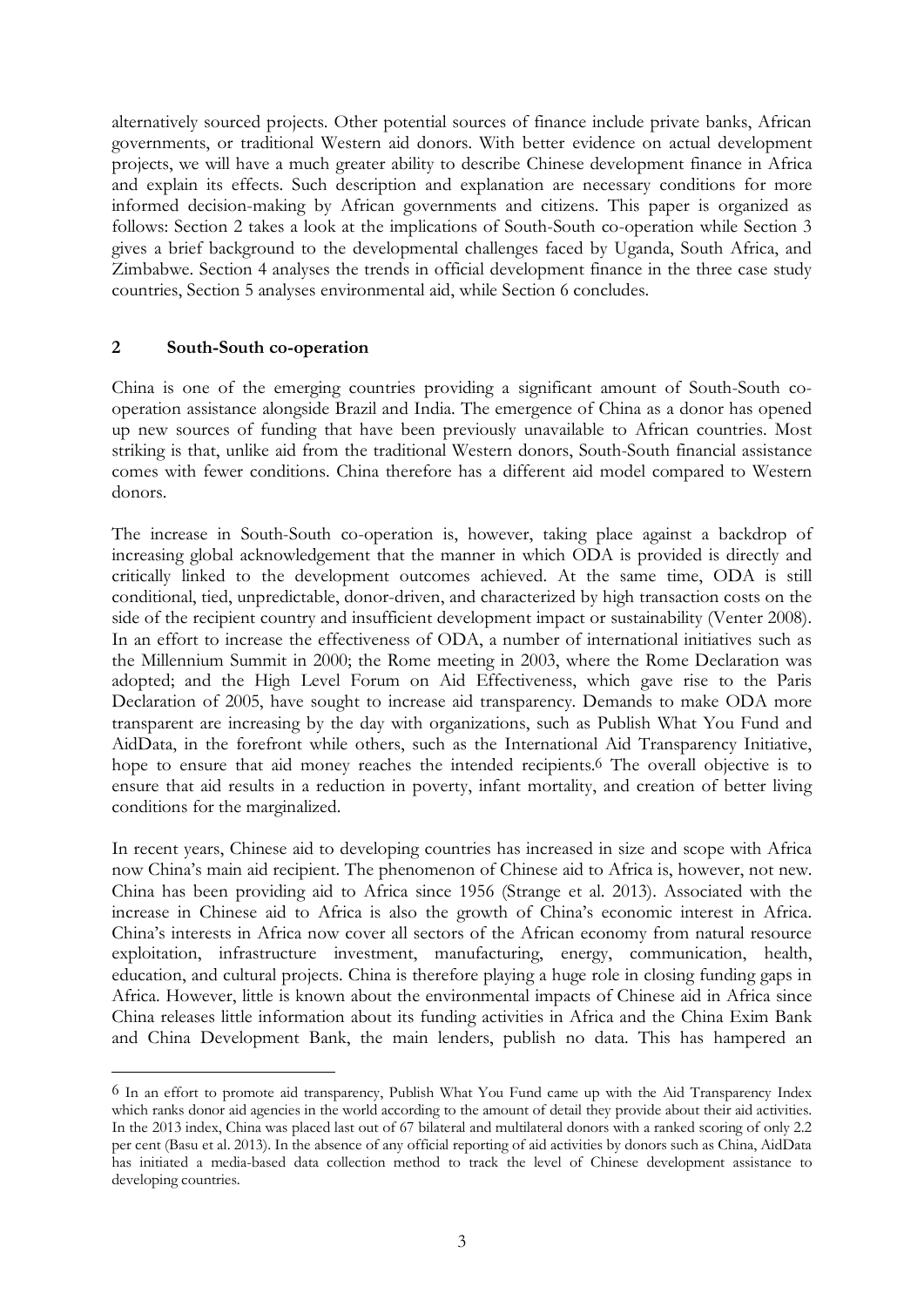effective assessment of the environmental impacts of its aid policy in Africa. In addition, outside estimates of the extent of Chinese aid vary widely (Strange et al. 2013). Given this, a number of studies have therefore focused on China's role in Africa, mainly in the area of labour standards, human rights, and economic growth among other issues. The recent efforts by AidData to crowd source data on Chinese aid in Africa have therefore enabled researchers to make a genuine and immediate contribution to the environmental impact of Chinese aid in Africa.

# **3 Country background and aid information**

The structure and development levels of a country determine the type and amount of aid the country will attract and also the impact and effectiveness of the aid. A substantial literature has emphasized the importance of recipient country characteristics such as gross domestic product (GDP) per head, ties to the donor country7, level of hunger and malnutrition, quality of infrastructure and institutions, and the child mortality rate (Bandyopadhyay and Vermann 2013; Goodman 2011; Hanse et al. 2013). In addition, bilateral aid is also heavily driven by the strategic objectives of the donor (Bandyopadhyay and Vermann 2013; Goodman 2011). This section looks at the backgrounds of the three case study countries to better establish their current priorities.

# **3.1 Uganda—economic indicators**

-

Uganda is a low-income country with a population of 36.35 million as of 2012 and GDP of US\$19.88 billion at current prices. The GDP per capita, purchasing power parity (PPP) (constant 2005 international \$) in 2012 was US\$1,165 (see also Table 2) (World Bank 2013b). The country has made huge improvements, aided by the high growth rates experienced in the past. This has resulted in the proportion of people living on less than US\$1 per person per day falling from 56.4 per cent in 1992 to 24.5 per cent in 2009 (African Development Bank 2010; United Nations Statistics Division 2013). Uganda significantly depends on international aid to fund some of its needs including budgetary support. The Ugandan economy is dominated by agriculture which is also the main foreign exchange earner and one of the largest absorbers of labour. As a poor country, Uganda has benefited from the Heavily Indebted Poor Countries Initiative through debt relief from the World Bank and the International Monetary Fund. Even though the country is relatively poor by African standards, the chances of the country transforming itself into a middleincome country have never been much better due to the recent oil discoveries. The new oil economy will change the economic trajectory of the country positively.

The importance of aid in Uganda was recently highlighted when several donors suspended aid to the country in November 2012. This constrained economic recovery after a slowdown in the economic growth rate which started in 2009. The governance scandals, involving the office of the Prime Minister and the Ministry of Public Service during the second quarter of the year, resulted in the freezing of aid estimated at US\$300 million (4-6 per cent of the 2013 national budget or 0.9 per cent of GDP).8 The impact has been a crippling of the fiscal operation of the country as well as increasing economic uncertainty among others (World Bank 2013a). While the recent disruptions to aid highlight the extent of aid dependency in the country, the disruption might, however, lead the government to reduce spending in key sectors as it seeks to plug the

<sup>7</sup> For example, a substantial fraction of French aid has been directed to its former colonies while geopolitical interests are behind most Japanese and US aid. In the US, the war on terrorism, for example, is largely behind the flow of aid to countries such as Pakistan.

<sup>8</sup> This supports the argument by aid critics that aid is problematic as it postpones economic reforms and the emergence of a transparent and accountable government thus increasing a country's dependency on aid.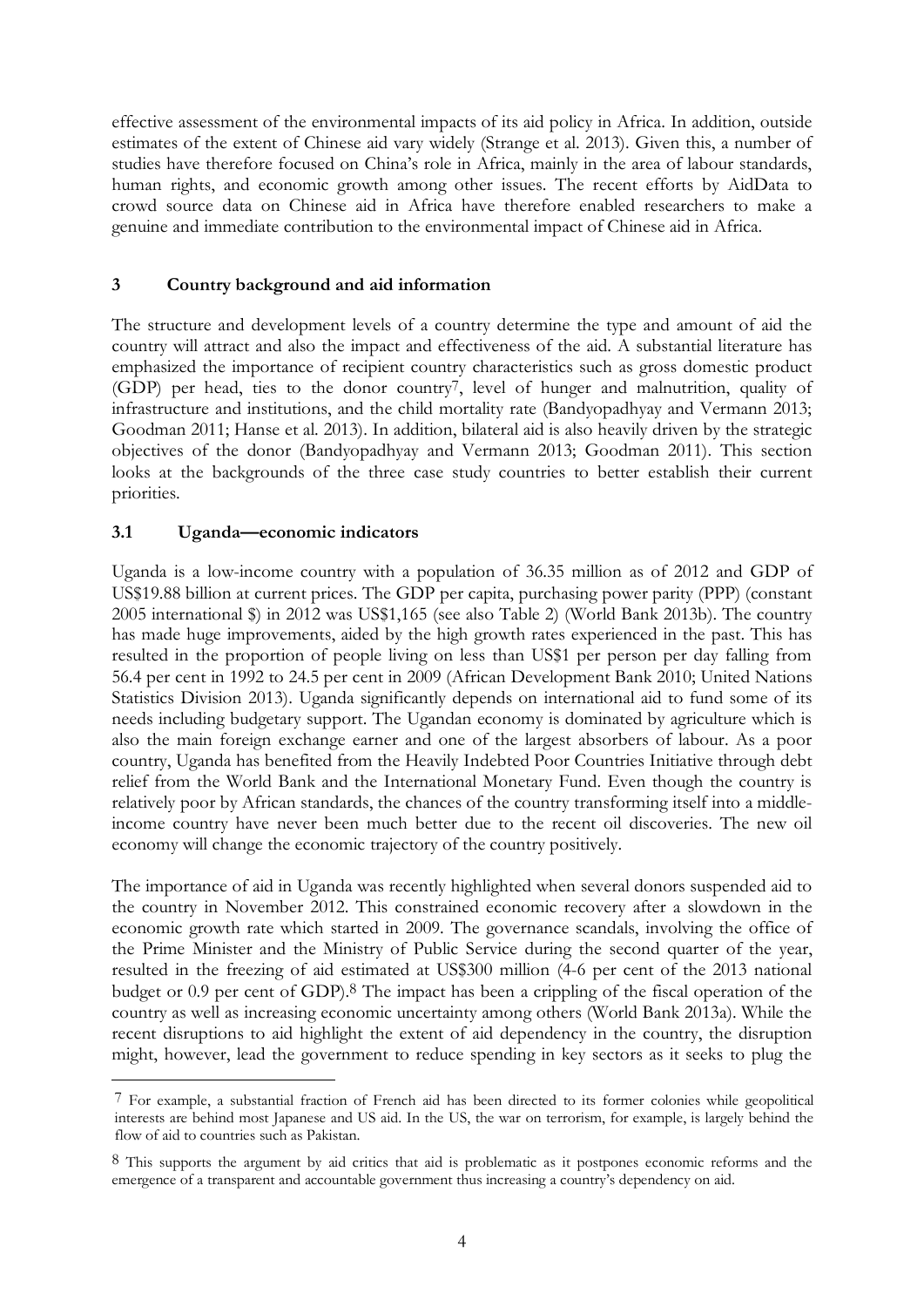financing gap created in the short term. Low priority sectors such as the environment might be the immediate casualties of budget realignment.

# *Non-income human development indicators*

The population of Uganda is concentrated in the rural areas (as of 2012, 84 per cent of the population was rural-based) and therefore heavily dependent on the exploitation of natural resources for a living. The annual rate of population growth is one of the highest in the world standing at 3.2 per cent in 2012. The country is rapidly urbanizing with the rate of population change in the urban areas at 5.7 per cent (United Nations Statistics Division 2013). Over the past years, a number of non-income indicators of poverty have shown marked improvement. Primary school enrolment rates have more than doubled since 1996 even though completion rates are still very low, standing at 37.9 per cent in 2008 (African Development Bank 2010). The country has registered a decline in infant mortality from 122 deaths per 100,000 live births in 1991 to 72 in 2010, while the under-five mortality rate stood at 114 (United Nations Statistics Division 2013). Other measures such as stunting in children are, however, still very high at 32 per cent for children under five years. Maternal mortality, while still high, fell to 310 per 100,000 live births in 2010 from 505 in 2000. This was as a result of limited access to existing health facilities. The average life expectancy at birth currently stands at 55. On average, 72 per cent of the population (68 per cent in rural areas) and 95 per cent of the urban population had access to safe water in 2010, while access to sanitation was estimated at 34 per cent for both the rural and urban areas (United Nations Statistics Division 2013). Generally, the level of development of a country shapes its developmental needs and therefore the nature of aid assistance differs from one country to another.

# *Foreign aid in Uganda*

Uganda receives aid from a variety of different sources; mainly the International Development Association and Organisation for Economic Cooperation and Development countries. Uganda has been a significant beneficiary of ODA from the West as well as China. Foreign aid makes up about 50 per cent of the government's budget and helps to finance free primary education, free basic health care, and infrastructure rehabilitation and maintenance. Table 1 highlights the priority areas for major donors in Uganda.

| Donor                                 | Major aid focus areas                                                   |
|---------------------------------------|-------------------------------------------------------------------------|
| European Union (EU)                   | Humanitarian aid, budget support.                                       |
| World Bank (International Development | Energy (electricity projects), health, and agriculture sectors, and the |
| Association) (IDA))                   | recovery of northern Uganda.                                            |
| <b>USA</b>                            | Food aid and health support, budget support, governance, peace,         |
|                                       | and reconciliation efforts.                                             |
| UK                                    | Health sector, recovery of northern Uganda, food aid, social            |
|                                       | protection, and budget support.                                         |

| Table 1: Aid commitment priority areas by major donors |  |  |
|--------------------------------------------------------|--|--|
|--------------------------------------------------------|--|--|

Source: AidData (2013).

The sum of the amount of funds committed to listed areas exceeded 50 per cent of commitments from the donors during the period 2005-11. Most of the funding is geared towards poverty reduction. Budget support is the highest type of assistance Uganda has received to date. All the major donors have provided budget support in one form or another.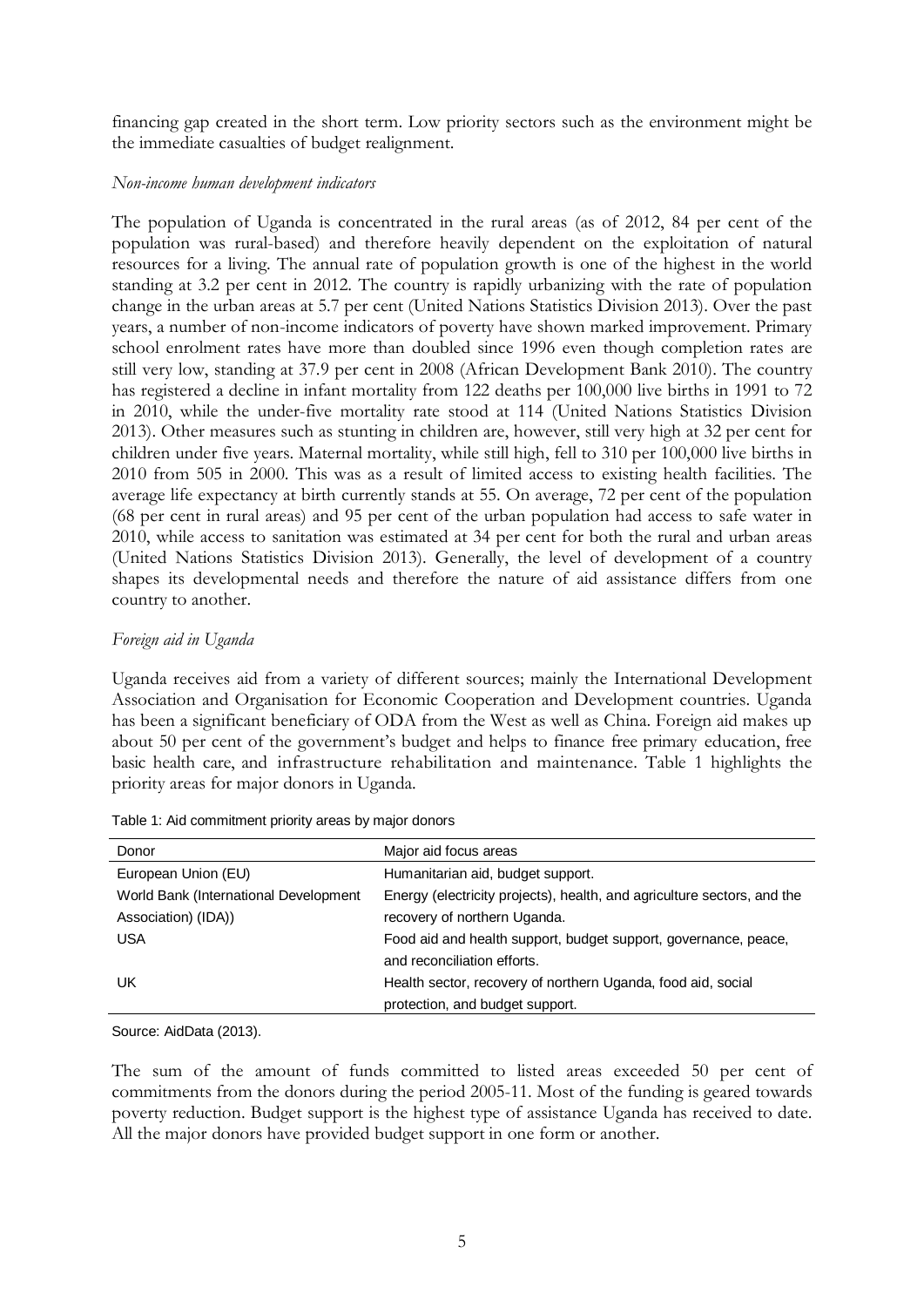#### *Current environmental threats*

Uganda faces a number of environmental challenges such as: poor farming methods; population pressure, coupled with limited non-farm income-generating opportunities; inefficient use of energy sources; and land-use conflicts. In addition, climate change poses serious challenges in the agricultural sector as evidenced by erratic, unpredictable, and below average rainfall, coupled with high temperatures experienced in recent years in some parts of the country. This has increased vulnerability of the rural population predominantly reliant on rain-fed agriculture for livelihoods and thus elevating the importance of aid in the country. The current warm temperatures being experienced can also potentially lead to an increase in plant pests, further exposing the rural farmers. In addition, the low rainfall received has also affected the generation of hydropower in the country (African Development Bank 2010).

The National Environmental Management Authority (NEMA) is responsible for environmental protection in Uganda. However, the agency faces capacity constraints to carry out its mandate. As such, this has limited its ability to reverse environmental degradation including declining soil fertility, deforestation, pasture degradation, decreasing fish stocks, and water pollution. In response to the climate change threat, the government has prioritized the collection of climate data and its subsequent availability to intended beneficiaries. This is in addition to other initiatives intended to reverse deforestation and mitigate the perceived environmental threats through construction of reservoirs and pilot irrigation schemes, growing fast-maturing crops resistant to low rainfalls, and building the capacity of NEMA and the Meteorological Department (African Development Bank 2010). The suspension of aid disbursement, while expected to resume later on, can heighten the risks associated with the irreversibility associated with environmental degradation, and possibly cause significant reversals of current environmental gains. Given that the Ugandan economy's exports are largely driven by the agricultural sector, which is sensitive to climate change, the effect could be significant and economy-wide (World Bank 2013a). Moreover, agriculture provides employment for about 83 per cent of the population.

# *Environmental funding*

-

Uganda receives some funding for environmental protection through NEMA. The commitments towards the environment, however, are not as significant as those going into other areas which have a direct impact on reducing poverty, such as poverty alleviation projects, humanitarian aid, and budget support. Most funding for the environmental sector has been geared towards addressing a number of areas including sustainable land management, water resource management, forests, wetlands, entire biodiversity and ecosystems, and climate change. These areas assume prominence due to the massive land productivity decline in Uganda where agriculture is the backbone of the economy with many industries depending on it for the supply of raw materials. Enhancing land productivity is important for agro-based industries, improving household earnings, and bolstering food security.<sup>9</sup> More importantly, the environment is also crucial for the tourism sector in Uganda. Investing in other areas which have a direct impact on the environment is also important. Sectors such as energy and mining, transport, and urban development have close linkages to environmental outcomes and therefore need to be prioritized. Addressing these areas will also have a major impact on the efforts to reduce poverty rates.

<sup>9</sup> Note that most aid going into the agricultural sector is classified as 'dirty' despite the positive intentions of the donor. Improvements in agricultural productivity generally put pressure on acquiring more land for agriculture, resulting in destruction of habitats, for example.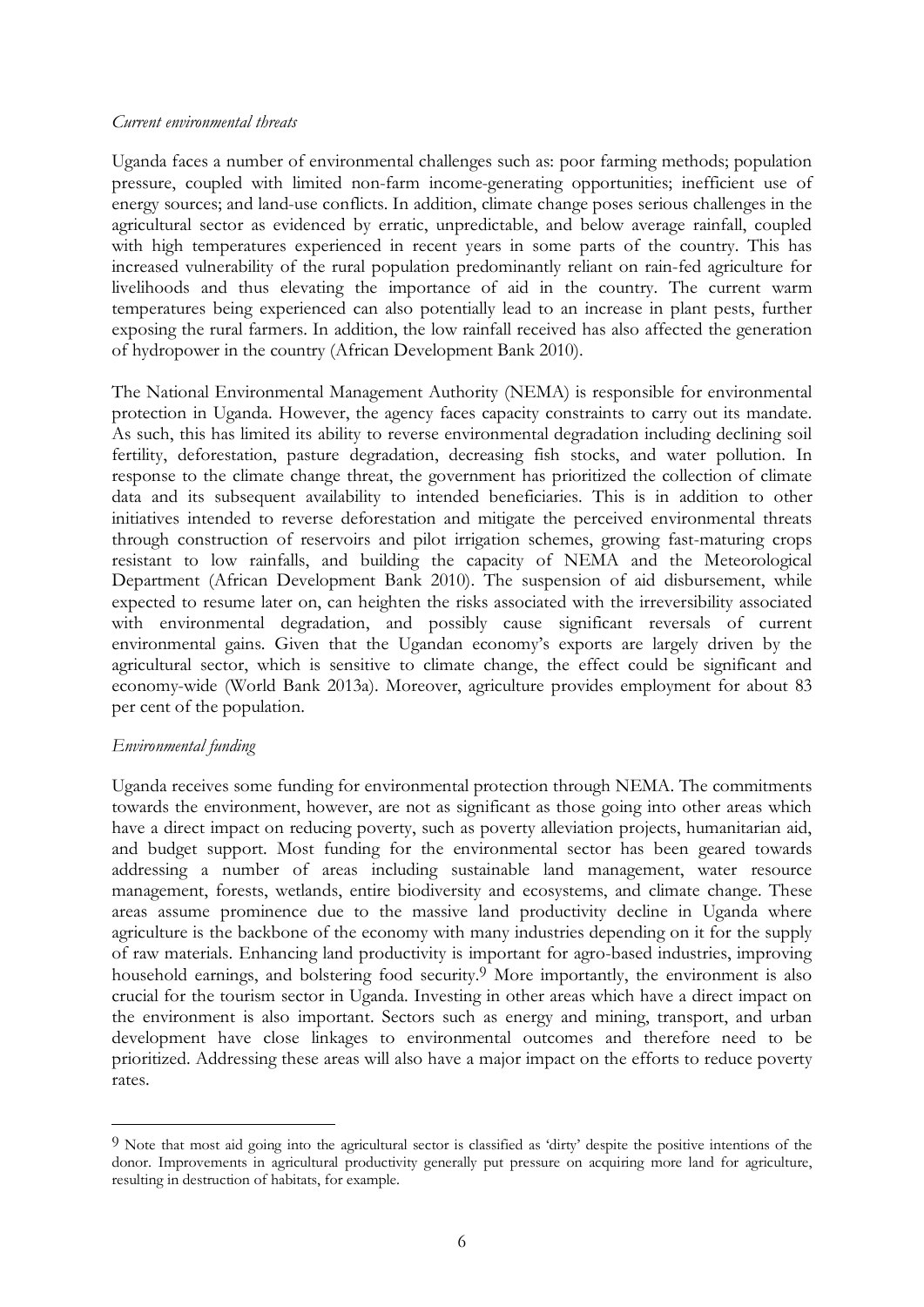### *Development finance in Uganda*

<u>.</u>

Figure 4 in the Appendix to this paper shows Uganda's receipts of development finance from China. It appears that most of the aid was directed towards transport, storage, and the communication sector. Decomposing development finance according to sector for all the donors excluding China, as shown in Figure 5 in the Appendix, demonstrates that transport and storage remain an area of importance in terms of aid receipts. Other notable important areas are water supply and sanitation, trade policies and regulations, and tourism. For international donors, education, population services, and other areas, such as health, also assume prominence. It is also important to note that Uganda attracts a substantial amount of funding into programme assistance, suggesting that capacity issues dominate in Uganda. In general, donors increasingly try to build capacity in recipient countries to aid effective implementation of projects. This is in line with recent efforts in development literature to focus on building institutions, improving governance, and reducing corruption levels as a possible solution to a lack of economic development in poor countries.

# **3.2 South Africa—economic indicators**

South Africa is classified as an upper middle-income country with a population of 51.19 million in 2012 and GDP (current prices) of US\$384.3 billion in 2012.10 Given South Africa's size and wealth, it performs comparatively well in all the economic indicators as well as most human development indicators compared to Uganda and Zimbabwe.11 However, due to the legacy of apartheid, South Africa still grapples with high levels of inequality and poverty especially for the previously disadvantaged African population group. As such, most economic and non-income indicators are comparatively low for this population category. South Africa is more urbanized with 62 per cent of its population living in urban areas in 2012 while 16 per cent and 39 per cent of Uganda's and Zimbabwe's populations are based in urban areas. Uganda and Zimbabwe are also experiencing high rates of urbanization and most of the development challenges that they currently face have their source in high population growth. The economy of South Africa is also highly diversified while in Uganda agriculture absorbs over 80 per cent of its economically active population. Given the significantly different economic structures and development challenges, it is important to note the significance of this in shaping the type of aid and also the sectors into which this aid is channelled in the three countries.

Table 2 gives the GDP per capita for all three countries. The data shows that for income indicators, South Africa is on average significantly better off compared to Uganda and Zimbabwe. However, one also needs to take into consideration the high inequality levels in South Africa.

<sup>10</sup> Technically, South Africa does not qualify for many donors as a recipient of ODA. Increasingly donors cite the middle-income status of the country as a reason for withdrawing many forms of ODA (Venter 2008). However, this may be misleading given the high levels of structural poverty, inequality, high crime statistics, and HIV/AIDS prevalence rates in South Africa.

<sup>11</sup> Measures such as the life expectancy at birth are comparable for the three countries possibly due to the high incidences of HIV/AIDS in South Africa.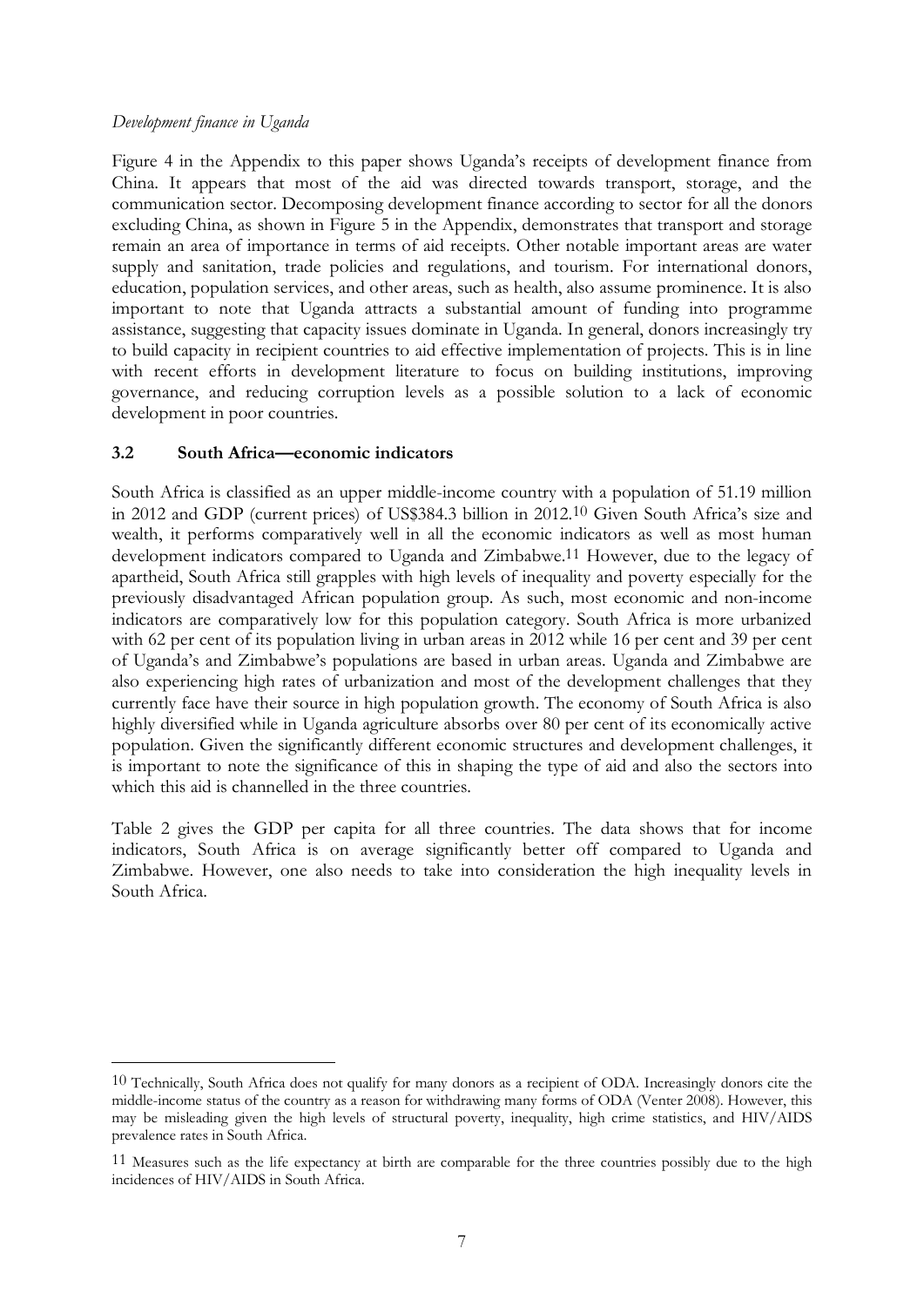| Year | South Africa | Uganda | Zimbabwe <sup>1</sup> |
|------|--------------|--------|-----------------------|
| 2000 | 7,641        | 772    | 676                   |
| 2001 | 7,691        | 785    | 681                   |
| 2002 | 7,864        | 826    | 618                   |
| 2003 | 7,993        | 850    | 511                   |
| 2004 | 8,259        | 877    | 481                   |
| 2005 | 8,597        | 902    | 453                   |
| 2006 | 8,977        | 966    | 437                   |
| 2007 | 9,372        | 1,012  | 420                   |
| 2008 | 9,605        | 1,064  | 345                   |
| 2009 | 9.357        | 1,104  | 362                   |
| 2010 | 9,516        | 1,130  | 392                   |
| 2011 | 9,730        | 1,165  | 419                   |

Table 2: GDP per capita, PPP (constant 2005 international \$)

Note: 1GDP per capita (constant 2005 US\$).

Source: World Bank (2013b, 2013c).

#### *ODA in South Africa*

South Africa receives ODA mainly in the form of grants and in-kind support. The country is not a recipient of concessional loans, given that it can easily borrow at competitive rates on its own markets depending on need. About 44 per cent of the ODA flowing into the country is in the form of in-kind support while overall ODA makes up approximately 1 per cent of the country's budget (Venter 2008). ODA in South Africa is used mainly to help address the country's development and transformation priorities. These include the growth and development of the first economy, challenges of the second economy, and providing a social security net to address poverty alleviation (Venter 2008). Given this, the economic and social sectors are the largest recipients with the greatest concentration of donors in the health sector (22-25 donors) (Venter 2008). Foreign aid mainly assists in its economic development efforts and reducing high poverty rates associated with apartheid's past. Also South Africa has high levels of HIV/AIDS and, as such, it receives substantial funding from the Global Fund which is also one of its largest donors. This contrasts with Uganda where the HIV/AIDS prevalence fell from 18 per cent in 1992 to 6.4 per cent in 2008 and has remained very low. The South African government also receives significant foreign funding for the environment.

Figure 1 shows Uganda's, South Africa's, and Zimbabwe's receipts of development finance from all international donors. Development finance in Uganda appears to have stagnated at around US\$1.2 billion a year before going down in 2011, while aid into South Africa reached an all-time peak of over US\$5 billion in 2010 before coming down. On the other hand, development finance in Zimbabwe averaged only US\$0.9 billion following the suspension of development finance by Western donors since 2000. Figure 1 clearly highlights the non-uniform aid dynamics among the three recipients. Also evident from Figure 1 is the variation in aid over time. It is also important to note that while South Africa receives more aid than Uganda and Zimbabwe (US\$1.4 billion on average during the period), net ODA is a very small percentage of South Africa's gross national income while net private flows are very high. It therefore appears that while ODA remains important and high in absolute amounts for South Africa, its foreign receipts' sources are diversified, showing the country is not aid-dependent but rather, that aid augments domestic resources in addressing key developmental priorities.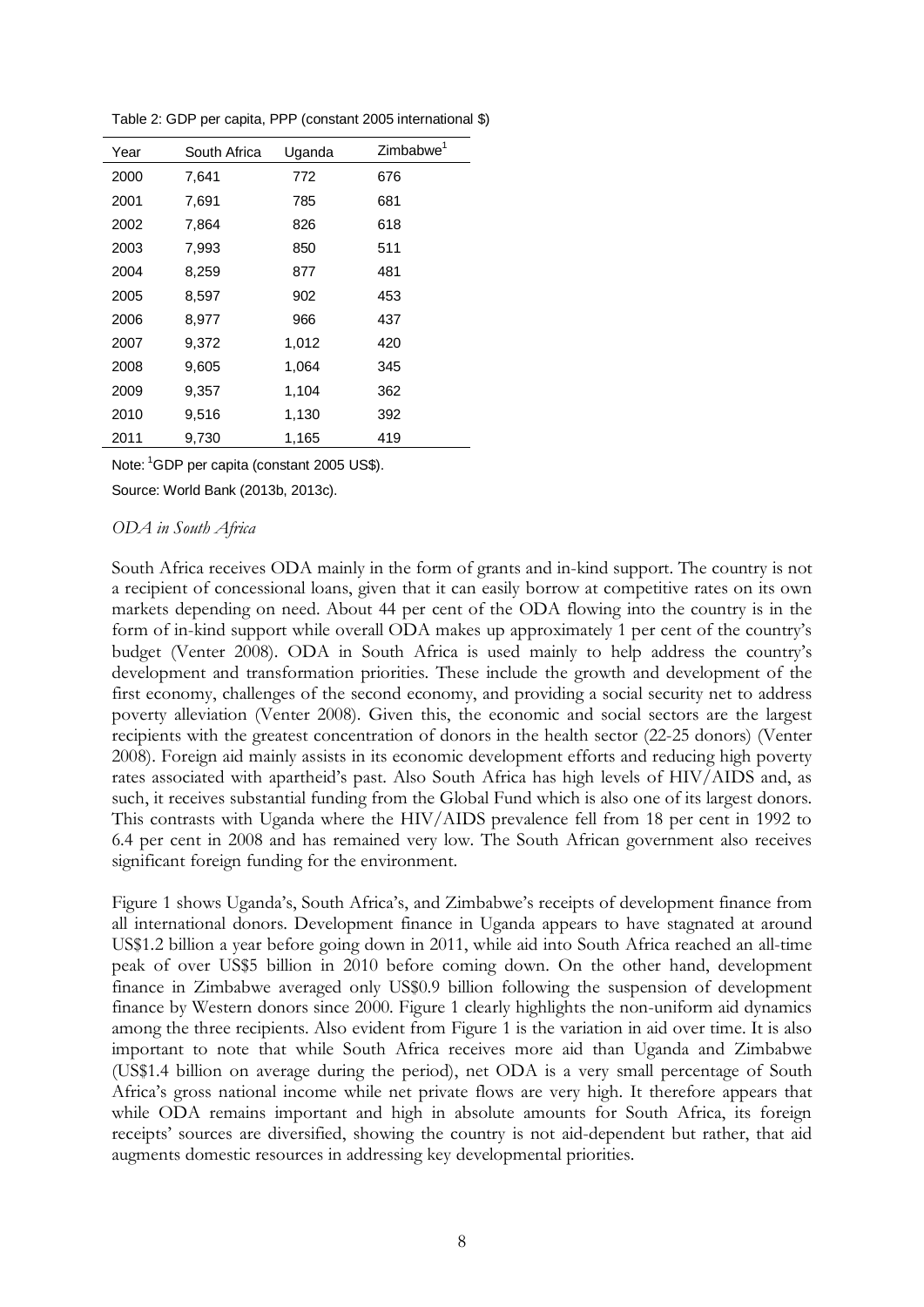

Figure 1: Total flows of development finance (millions of constant 2011 US\$) by multilateral and bilateral donors

Source: AidData (2013).

### **3.3 Zimbabwe**

Zimbabwe is classified as a low-income country with a population of 13.72 million and GDP at current prices of US\$10.81 billion in 2012. As a low-income country, it has also received significant development assistance from international donors. Most economic indicators are very poor due to the political and economic problems that have affected the country since 2000. Non-income indicators are also poor with maternal mortality rates standing at 570 in 2010.

Due to its low-income status, the country is heavily dependent on aid. However, following the economic and political crises around 2000, bilateral and multilateral official development assistance declined drastically. While development aid flows suffered, a steady flow of humanitarian assistance was maintained with such aid accounting for around 6 per cent of GDP by 2006 (Simpson and Doré 2009). At the same time, Chinese development assistance increased as Zimbabwe turned to China to help close the funding gap. Since 2000, international aid has been mainly directed towards HIV/AIDS prevention, democracy and governance programmes, humanitarian assistance, economic growth and agriculture, and investing in people.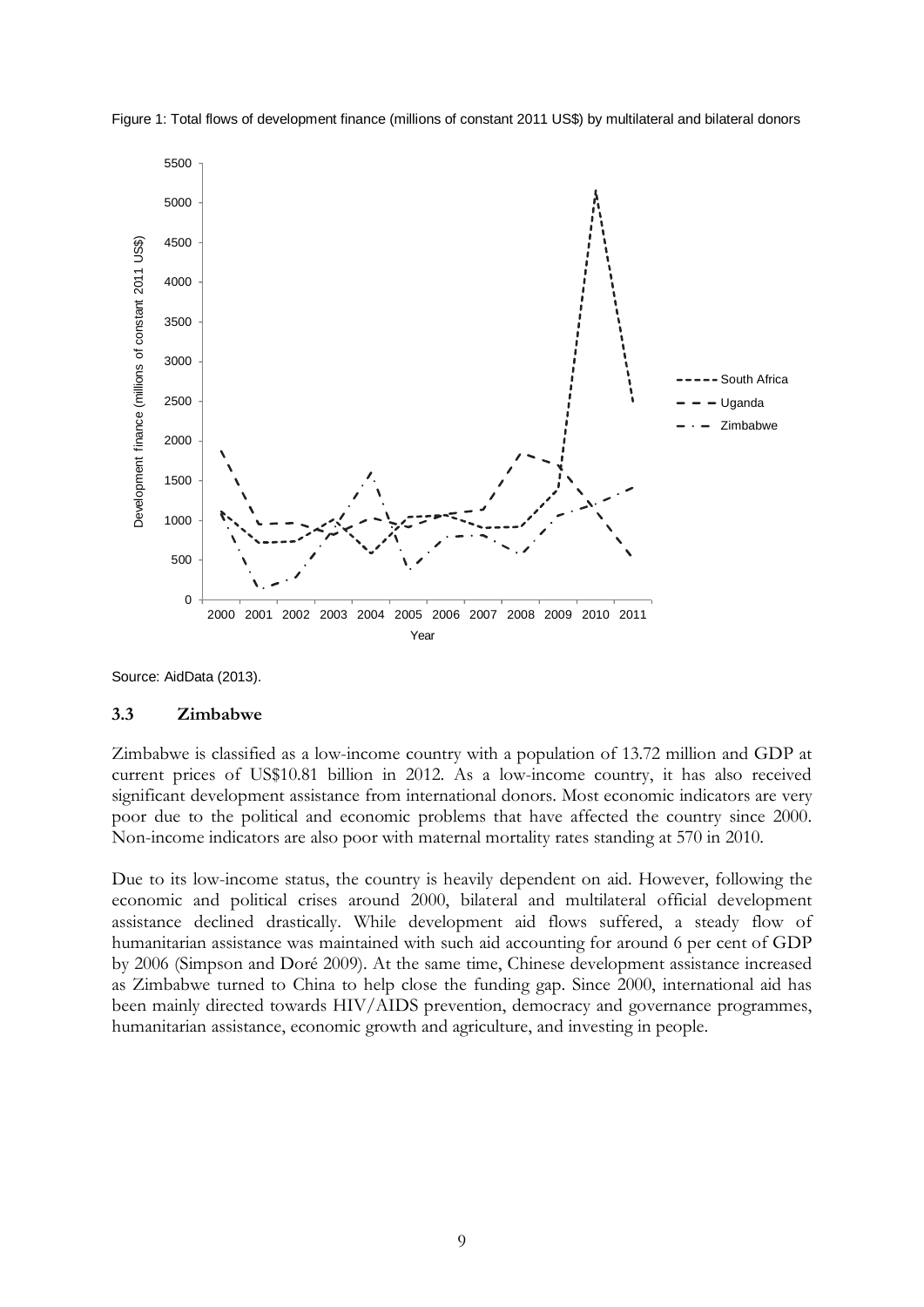# **4 Analysis of development finance assistance in Uganda, South Africa, and Zimbabwe**

This section makes a comparison of the aid commitments and disbursements from donors to the three countries during 2000-11, to gain a better understanding of the major donors in the three countries and the amounts involved.

From Table 3, the USA is the leading donor in terms of commitments to Uganda while China is the leading donor in Zimbabwe and the second most important donor for South Africa.12 China had a total of 123 project commitments in Zimbabwe, 57 in Uganda, and 33 in South Africa over the period 2000-11. Also, Zimbabwe received on average US\$0.528 billion per year from China during the period 2000-11. This is significantly more than the total Chinese average aid receipts in the other countries combined. Clearly, Zimbabwe appears to be the darling of the Chinese. The huge gap between Chinese and US aid commitments in Zimbabwe clearly highlights the importance of China to the country.

Table 3: Top ten donors of development assistance by commitment, 2000-11<sup>13</sup>

|    |                    |                |                         |               |                    | US\$     |
|----|--------------------|----------------|-------------------------|---------------|--------------------|----------|
|    | Uganda             | US\$ millions* | South Africa            | US\$ millions | Zimbabwe           | millions |
| 1  | <b>USA</b>         | 1,942          | World Bank $-$ (IBRD)** | 3,715         | China              | 6,334    |
| 2  | UK                 | 1,899          | China                   | 3,657         | US                 | 1,028    |
| 3  | World Bank-IDA     | 1,605          | EU                      | 2,416         | UK                 | 662      |
| 4  | EU                 | 1,302          | US                      | 1.670         | EU                 | 492      |
| 5  | China              | 1.049          | Germany                 | 958           | Global Fund        | 287      |
| 6  | <b>Netherlands</b> | 764            | France                  | 907           | Germany            | 239      |
| 7  | Norway             | 590            | UK                      | 680           | Sweden             | 147      |
| 8  | Ireland            | 585            | World Bank-(IFC)***     | 565           | Norway             | 147      |
| 9  | Denmark            | 573            | <b>Netherlands</b>      | 526           | <b>Netherlands</b> | 138      |
| 10 | AFDF****           | 505            | Japan                   | 257           | Denmark            | 92       |

Notes: \* The figures given refer to commitment amount in constant 2011 US\$; \*\* International Bank for Reconstruction and Development (IBRD); \*\*\* International Finance Corporation (IFC); \*\*\*\* African Development Fund (AFDF).

Source: AidData (2013).

-

Figure 2 shows that Chinese aid has peaked since 2008, mainly due to an increase in aid towards South Africa, and this surge partly explains the greater ranking of China over the period. The table also highlights the importance of multilateral donors for Uganda and also South Africa. The significance of China as a donor for South Africa suggests the importance of the country in Sino-Africa relations and the fact that both South Africa and China belong to BRICS (Brazil, Russia, India, China, and South Africa) further highlights the commonalities between the two countries. Also, while the number of Chinese-funded projects in Uganda and Zimbabwe dwarfs those in South Africa, the magnitude of funding going towards South Africa suggests that the scale of China's projects in South Africa is significantly large compared to Uganda and

<sup>12</sup> However, it is important to note that the ranking of China as a donor for South Africa can change significantly given that there is data for only four years and that 28 South African projects in the dataset have missing values.

<sup>13</sup> All China aid data includes pledges, commitments, ongoing, and completed projects.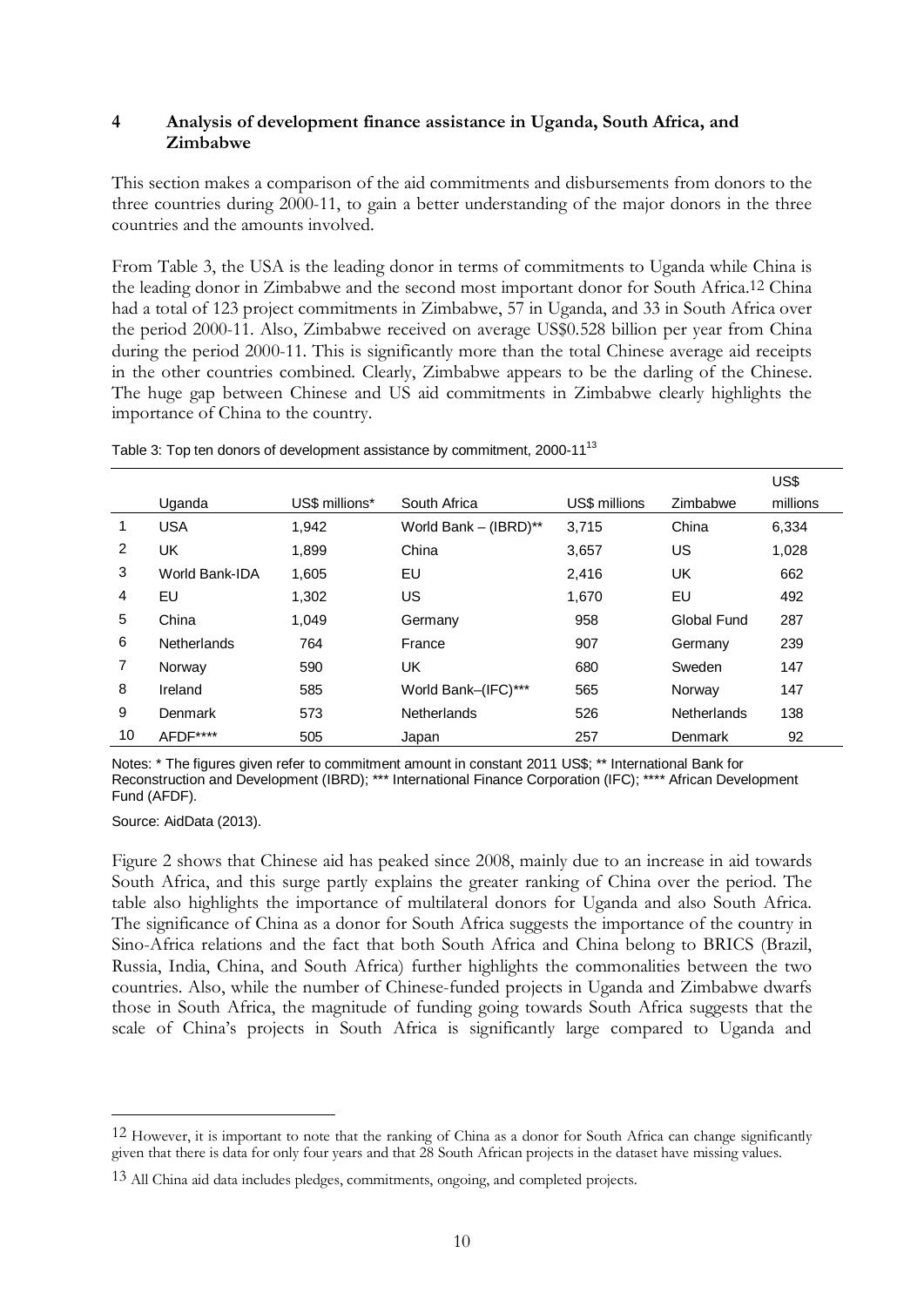Zimbabwe. This could also point towards co-ordination issues in Uganda and Zimbabwe.14 South Africa could have the capacity to marshal donor funding into its development priority areas to optimize its impact. A lack of donor co-ordination could result in small projects erupting all over the place as donors lack guidance about the key areas to finance. The differences in the commitment amounts by donors can depend on many things including the scale of projects funded in both countries. If the USA has more projects in Uganda than South Africa and Zimbabwe, then more of its funds will flow to Uganda. Also, most aid coming from the USA has conditionalities attached to it. This could lead to great variability between the sizes of commitments in the three countries.





#### Source: AidData (2013).

-

In order to understand more about the behaviour of donors in the three recipient countries, it is important to also rank the donors according to disbursements and to look at the deviation of disbursements from commitments. Table 4 presents the ranking of donors by disbursements. It is clear that the USA dominates in terms of total aid disbursed over the period. Multilateral institutions remain important especially the Global Fund to Fight Aids, Tuberculosis and Malaria in South Africa and Zimbabwe.15 It also appears that in all the countries, there is a deviation between disbursements and commitments. For example, in South Africa, US commitments were 38 per cent higher than actual disbursements in real terms. Over the period, the deviation was greatest for the UK in all recipients when we exclude the EU in Zimbabwe. It could be that the conditionality associated with the UK is too high, thereby significantly affecting actual disbursements. However, the huge deviation also signifies considerable altruism on the part of the UK which can be manipulated by recipients into actual disbursements. Ireland and the United Nations Children's Fund (UNICEF) are two donors for whom disbursements closely follow commitments. For UNICEF, the nature of the aid might make it difficult on the part of

<sup>14</sup> It is also possible, in addition to lack of co-ordination among the different donors and the Ugandan government, that lack of co-ordination among Chinese donor agencies may also give rise to significant duplication of projects on the ground.

<sup>15</sup> In line with our earlier observation, this result underlies the disproportionate interest in South Africa's health sector.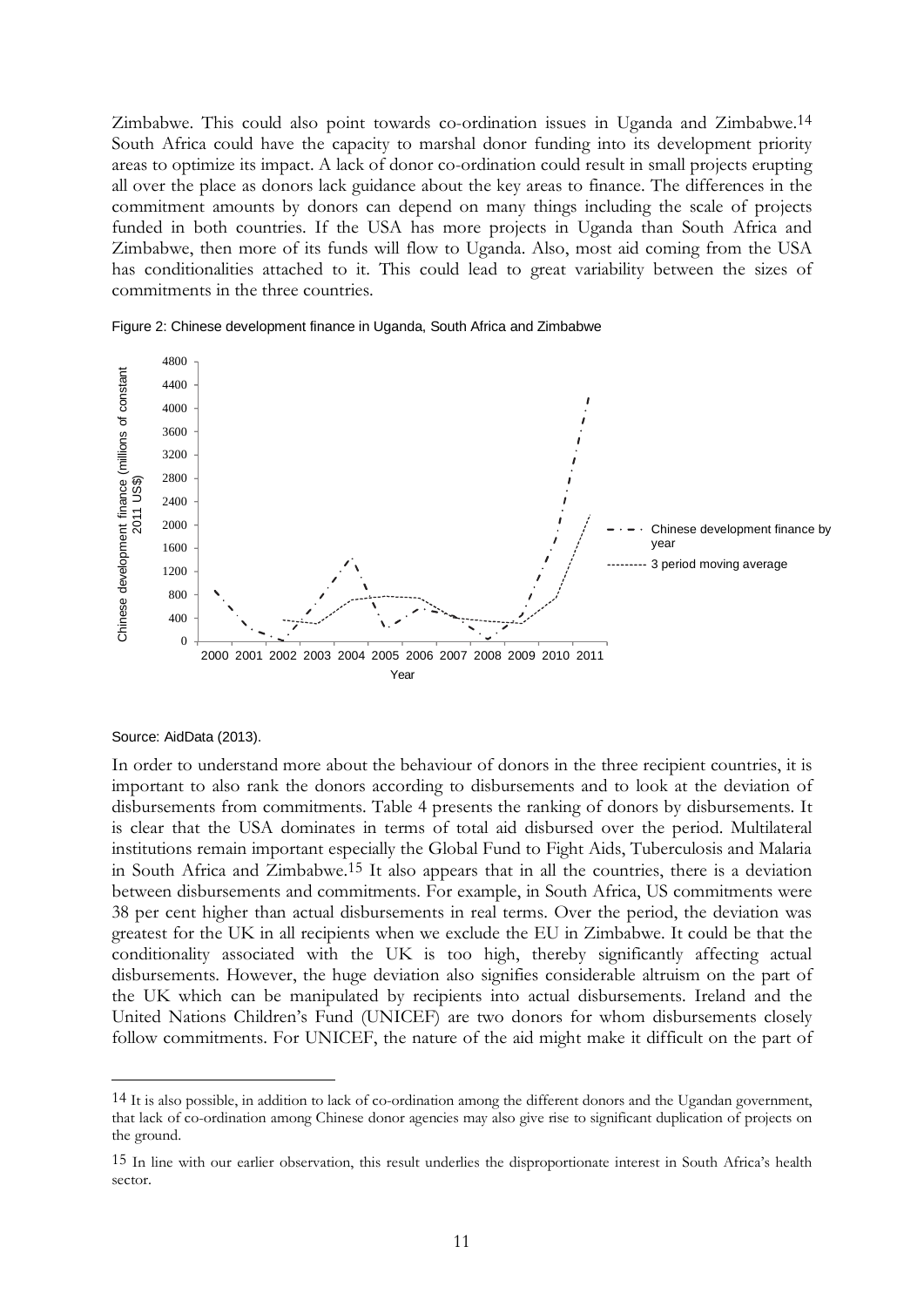the recipient if disbursements are considerably lower than commitments. One peculiar case from Table 4 is that of France where aid disbursements exceeded commitments by 1 per cent for South Africa.

|                |                    | <b>USD</b> | $\%$      |                 | <b>USD</b> | %         |                    | <b>USD</b> | %         |
|----------------|--------------------|------------|-----------|-----------------|------------|-----------|--------------------|------------|-----------|
|                | Uganda             | millions*  | deviation | South Africa    | millions   | deviation | Zimbabwe           | millions   | deviation |
|                | US                 | 1.172      | 40        | US              | 1,028      | 38        | US                 | 804        | 22        |
| $\overline{2}$ | Ireland            | 546        | 7         | France          | 915        | $-1$      | UK                 | 294        | 56        |
| 3              | <b>IDA</b>         | 524        | 67        | World Bank-IBRD | 368        | 35        | Global Fund        | 197        | 32        |
| 4              | UK                 | 408        | 79        | Germany         | 293        | 69        | Germany            | 108        | 55        |
| 5              | <b>Netherlands</b> | 331        | 57        | UK              | 198        | 71        | Norway             | 90         | 39        |
| 6              | Norway             | 250        | 58        | Netherlands     | 178        | 66        | <b>Netherlands</b> | 86         | 38        |
| 7              | Japan              | 242        | 18        | <b>Belgium</b>  | 167        | 18        | Sweden             | 86         | 42        |
| 8              | Germany            | 179        | 64        | Ireland         | 166        | 6         | Ireland            | 79         | 3         |
| 9              | Sweden             | 172        | 65        | Global Fund     | 113        | 31        | EU                 | 77         | 84        |
| 10             | <b>UNICEF</b>      | 147        | 0         | Norway          | 66         | 72        | Japan              | 64         | 13        |

Table 4: Top ten donors of development assistance by disbursements, 2000-11

Note. \*The figures given refer to disbursement amount in constant 2011 US\$. Source: AidData (2013).

From Figures 3 and 4 (both in the Appendix), it appears Chinese aid in Uganda, South Africa, and Zimbabwe is spread across a vast number of sectors. A significant amount, however, goes into industry, mining, construction, transport, and storage, while funding to agriculture is also substantial. Over this period, there were no projects in the energy-generation and supply sector financed by China in South Africa and Uganda, while the Chinese invested heavily in energy generation in Zimbabwe. The absence of energy-generation projects could be due to the nature of the industry. Even though electricity generation in Africa is underfunded, natural economies of scale, which characterize the industry, tend to discourage piecemeal investments, and this also precludes other donors if a particular donor is already involved.16 Also, it appears that China tends to support less projects in sectors such as health, education, population policies, and banking, and financial services.

# **5 Environmental aid**

<u>.</u>

Environmental conservation has been part of global efforts towards sustainability for some time. In 1972, the Stockholm Declaration sought to establish an 'Environmental Fund' and soon environmental conservation became part of the international development agenda following the World Conservation Strategy of 1980. The creation of the United Nations' Global Environmental Facility (GEF) in 1991 and the subsequent pledges at the 1992 Rio Summit led to the growth in biodiversity aid. The major motivation for biodiversity aid emanates from the fact that the richest stores of biodiversity and natural resources are located in poor developing countries where the potential for environmental damage is substantial but outside the sovereign control of Western governments (Hicks et al. 2008). Indeed, one of the reasons why donors make transfers is because the well-being of the recipient enters the utility function of the donor.

<sup>16</sup> Indeed, when one considers the entire universe of donors, there is a sizable amount of funding in this sector for the three countries (see Figure 5).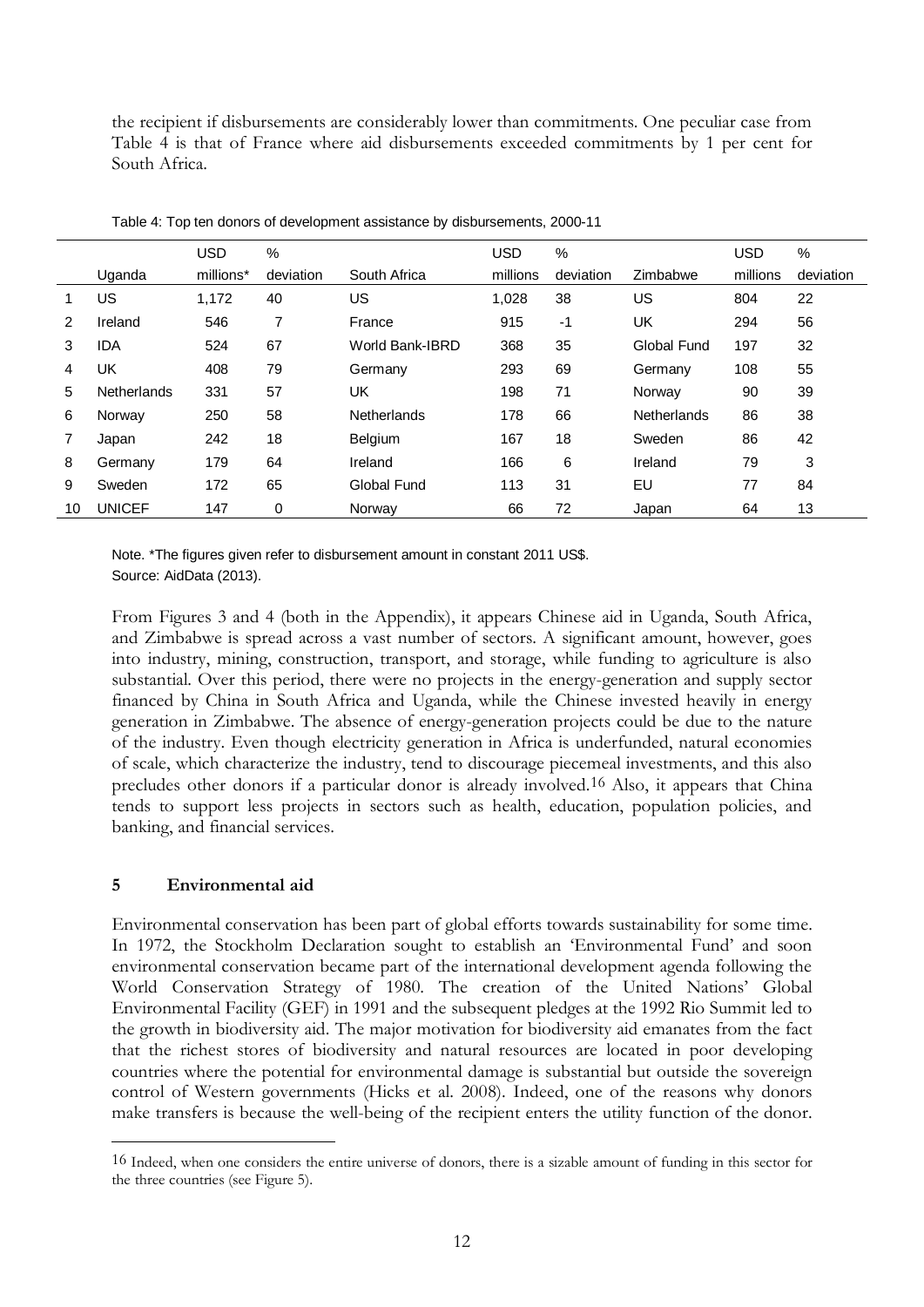This is so since the environment generates positive consumption externalities of a global nature which motivate the donor to make a transfer (Kanbur 2006). In addition, the pressure to raise living standards in these countries often leads to unsustainable exploitation of natural resources since fencing off forests and controlling carbon emissions would reduce economic growth in the short term. Aid is therefore seen as one of the ways to try and encourage less developed countries to act on environmental issues that are, in most cases, ranked far below security, development, health care, and education on their domestic agendas (Hicks et al. 2008). While biodiversity aid has increased substantially since the Rio Summit, Miller et al. (2013), through analyses of the recent AidData database, show that annual flows remain significantly below the Rio commitments. They, however, observe that aid has been well targeted with the allocation of biodiversity aid positively associated with the number of threatened species in recipient countries, taking into account country size, national population, and per capita GDP.

# **5.1 Biodiversity significance in South Africa, Uganda, and Zimbabwe**

South Africa, Uganda, and Zimbabwe have substantial biodiversity which is of both national and international significance. South Africa is rich in biodiversity and endowed with a disproportionately large population of bird, fish, reptile, plants, and mammal species relative to its size in land surface area. South Africa's ecosystems produce many important ecosystem services ranging from freshwater, firewood, healthy soils for food production, grazing, medicinal sources, pollination, carbon sinks, clean air, production of oxygen, eco-tourism, healthy estuaries for fish production, and protection from extreme events like floods and droughts. The biodiversity importance of South Africa is highlighted by the fact that it contains almost 10 per cent of the world's total known bird, fish, and plant species, and over 6 per cent of the world's mammal and reptile species. South Africa's natural wealth is, however, under extreme pressure resulting from human demands placed on the environment through economic development, agriculture, climate change, and urbanization. Invasive alien vegetation and, of late, the illegal trade in wildlife have also come to contribute to the problem. For example, South Africa is home to the Cape Floristic Kingdom which has about 70 per cent of approximately 9,000 of its plant species extinct elsewhere in the world. The Cape Floristic Kingdom has received international funding from the Global Environment Facility (GEF) and the German government through their International Climate Initiative due to its biodiversity significance. South Africa also has a significant population of the rhinoceros, currently listed by the International Union for Conservation of Nature and Natural Resources (IUCN) as endangered due to poaching. Due to its mega-diversity, South Africa ranks high among countries that received Western biodiversity aid between 1980 and 1999 (Hicks et al. 2008).

On the other hand, the biodiversity contained within Uganda is virtually priceless given the potential value of unknown genetic resources. Surveys report the occurrence of 18,783 species and the country has more primate species than anywhere else on earth of comparable area. The high levels of biodiversity are a function of Uganda's geographic location between the East African savanna region and the West African rain forests. Uganda is also estimated to have forests covering a total land area of 4.9 million hectares, constituting 24 per cent of the total land area (Moyini 2001; Winterbottom and Eilu 2006). The forests provide a range of ecosystem services ranging from maintenance of soil, water, and climate quality that support productive agriculture and fisheries. Uganda has a number of watersheds and forests that are important for maintaining the watersheds which are crucial for the agricultural and fisheries industry. The impact of forests on local climate is also important. Forests absorb carbon and therefore play an important role in helping the carbon balance in the atmosphere. Forest resources in Uganda also provide ecosystem services that underpin most human settlement and economic activity. They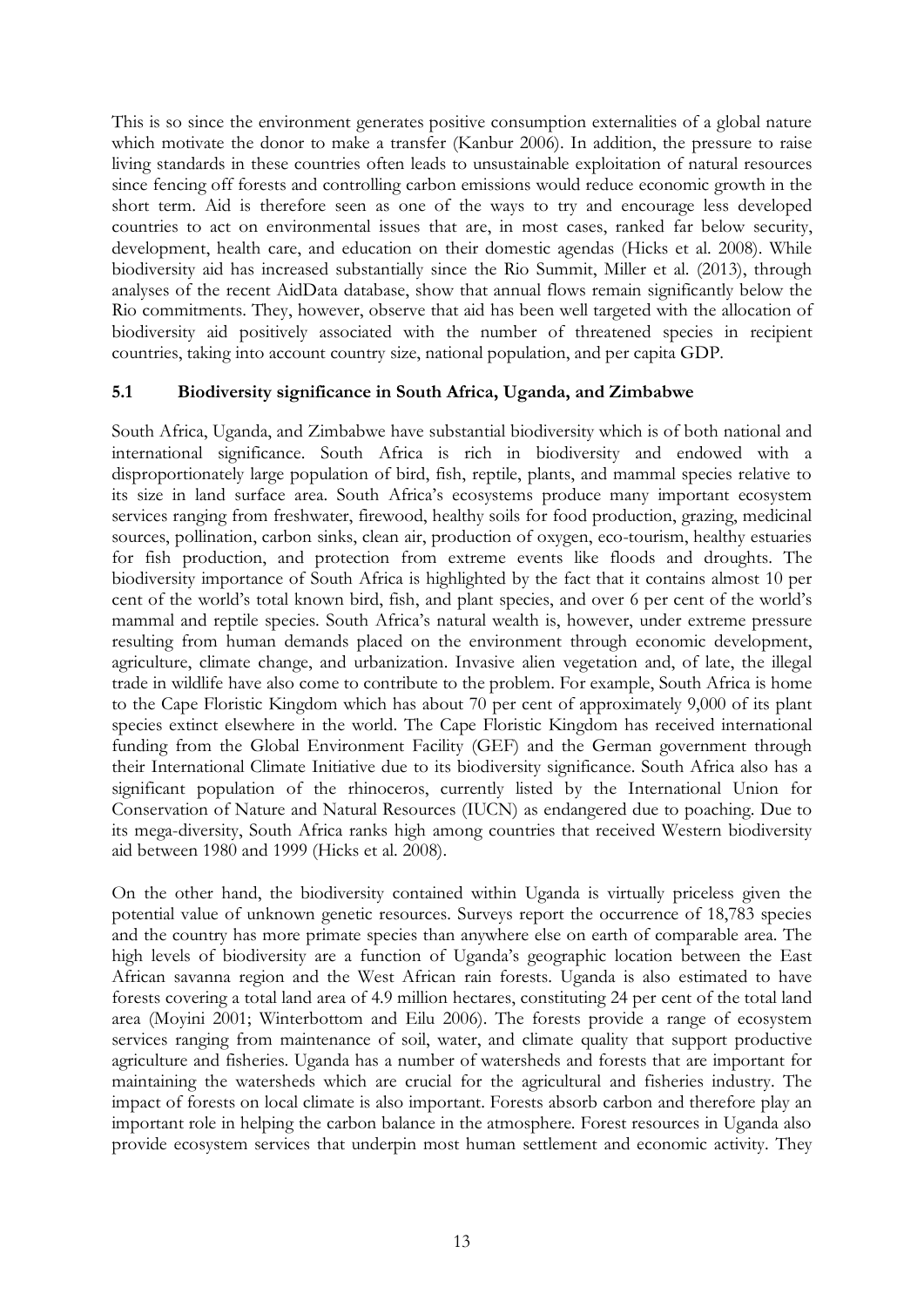also have a potential future value and an intrinsic value, irrespective of any use. These are all indirect benefits of a well-managed and intact forest resource (Moyini 2001).

The Albertine Rift, listed as one of the world's most endangered spaces, is home to over half of Africa's bird species and nearly 40 per cent of its mammal species. The region is therefore undoubtedly important for global conservation and has been under threat from habitat destruction. Uganda also has a number of water bodies such as: Lake Victoria, Lake Kyoga, Lake Edward, Lake Albert, Lake George, Lake Mburo, and various smaller lakes; various stretches of the Nile River; and rivers, streams, and water bodies throughout the country. Taken together, these water bodies contain one of the largest assemblages of diverse freshwater fish species in the world (Winterbottom and Eilu 2006). Also, Uganda together with Rwanda and the Democratic Republic of Congo are the only home to the mountain gorilla, numbering only about 780 globally. The mountain gorilla is a key species faced with a range of threats: poaching, war, growing human populations and associated habitat loss, and natural epidemics. The gorilla is presently endangered, and appears in the appendix of the Convention on International Trade in Endangered Species of Wild Fauna and Flora. However, many of the remaining natural areas are in protected areas. The major direct threats to biodiversity in Uganda are identified as habitat loss, unsustainable harvesting and over-exploitation of natural resources, invasive alien species, and pollution (Winterbottom and Eilu 2006). The scale and extent of the threats deserves international intervention to preserve biodiversity.

Zimbabwe is endowed with a rich diversity of life forms. At species level, the country supports an estimated 4,440 vascular plant species, 214 of which are endemic; 672 bird species, 450 of which breed in Zimbabwe; 196 mammal species; 156 reptile species; 57 species of amphibians; and 132 fish species. Zimbabwe possesses abundant and diverse wildlife resources estimated to comprise hundreds of species of mammals, birds, reptile, butterflies, amphibians, and invertebrates. A number of the wildlife are listed as endangered on the IUCN Red Data List of Threatened Species (the black rhinoceros and wild dog) while other species such as the brown hyena, cheetah, white rhinoceros, hippopotamus, lion, and the African elephant are listed as vulnerable (Ministry of Environment and Natural Resources Management 2010). The importance of the environment is further highlighted by the fact that 15 per cent of the country is designated for protected forests and national parks for in-situ conservation and sustainable use of biological resources.

Due to the biodiversity significance of Zimbabwe, the country has significantly benefited from environmental funding from the GEF to support a number of local projects ranging from climate change, biodiversity conservation, and reduction of persistent organic pollutants. Zimbabwe also received environmental funding for participating in a number of regional and global environmental projects financed by the GEF (Global Environment Facility 2012). The country faces a number of biodiversity threats ranging from conflicting economic policies, deforestation and land degradation, habitat loss, wildfires, invasive alien species, pollution, land use conflicts, inadequate conservation incentives for rural communities that live adjacent to the biodiversity, and declining government expenditures on the environment (Ministry of Environment and Tourism 1998). While human-related activities have remained the major threats to ecosystems in Zimbabwe, the impacts of climate change in the past decades have increased the natural threats to biodiversity. Climate change has led to diminishing water supplies in a country where agriculture is highly rain-fed and 61 per cent of the population is based in the rural areas where reliance on natural resources is very high due to the high levels of poverty. While the country is highly endowed with vast mineral resources such as gold, diamonds, platinum, etc., the exploitation of such resources also poses a serious environmental challenge. Other environmental challenges include rapid population growth and urbanization resulting in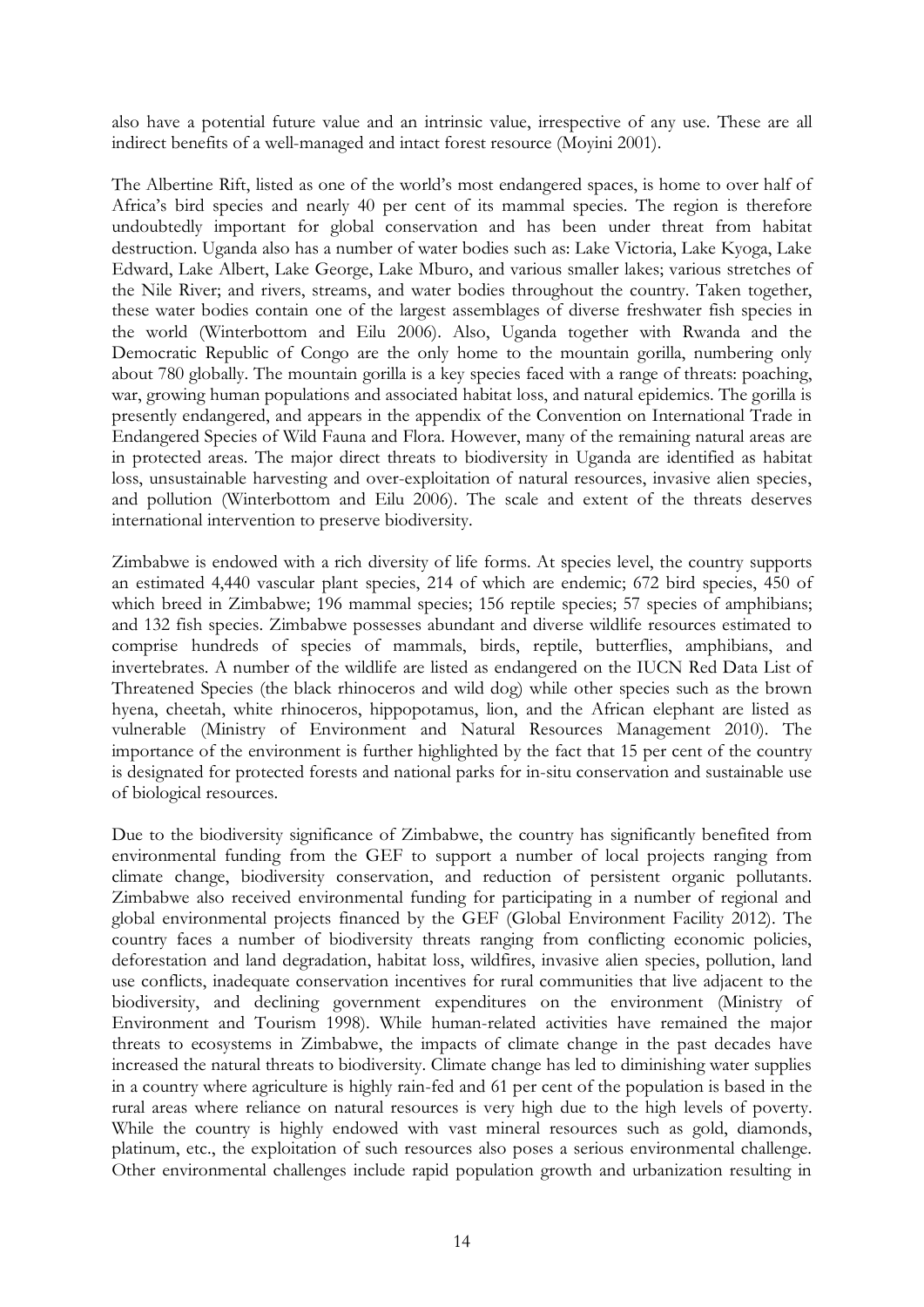increased pressure on habitats and ecosystems. Further, the drive by the government to attract foreign investment with tourism, agriculture, and mining could have a significant negative impact on the environment.

Due to the biodiversity priorities in these countries, it is clear that effective conservation needs major international financial flows. It is therefore important to analyse the development finance for biodiversity and the environment in general in these countries given their significant conservation needs. Aid flows remain the largest source of conservation resources in low- and middle-income countries. There is substantial research which suggests that the environmental characteristics of recipient countries are important determinants of the allocation of environmental aid and biodiversity (Miller et al. 2013). We thus expect South Africa, Uganda, and Zimbabwe to capture a significant flow of environmental and biodiversity aid. There are, however, other factors that influence the allocation of biodiversity aid such as country wealth, geography, and population size.

| 867,366<br>1,818,060         |
|------------------------------|
|                              |
| 217,900<br>729,424           |
| 615,700<br>0                 |
| 4,753,877<br>1,575,981       |
| 331,458<br>3,189,905         |
| 40,530<br>0                  |
| 65,718<br>$\Omega$           |
| 367,404<br>390,586           |
| 1,175,425<br>$\Omega$        |
| 53,937<br>80,964             |
| 1,306,305<br>31,274          |
| 5,965,932<br>161,208         |
| 715,611<br>31,793            |
| 1,587,497<br>20,310          |
| 1,564,409<br>0               |
| 19,629,069<br>8,029,505      |
| 4,158,385,894<br>120,874,833 |
| 6.64<br>0.47                 |
|                              |

Table 5: Environmental aid in 2011 US\$ for bilateral and multilateral donors, 2000-11 (in US\$)

Source: AidData (2013).

-

Table 5 uses the recently launched AidData 3.0 database to gather, categorize, and analyse development funding by purpose over a period of 12 years (2000-11).17 We make use of the resulting data to describe trends in aid allocation. The database comprises of individual projects spanning an entire universe of sectors. We systematically classify all the aid projects that are likely to have a positive impact on the environment. We consider only disbursements by both bilateral and multilateral donors since commitments, while important, do not translate into any immediate impact on the environment. The AidData database allows us to systematically categorize all aid

<sup>&</sup>lt;sup>17</sup> The choice of the time period is necessitated by the fact that data on China's development assistance is only available from 2000 onwards. However, the analysis excludes funding from China due to the high level of aggregation in Chinese data available from AidData.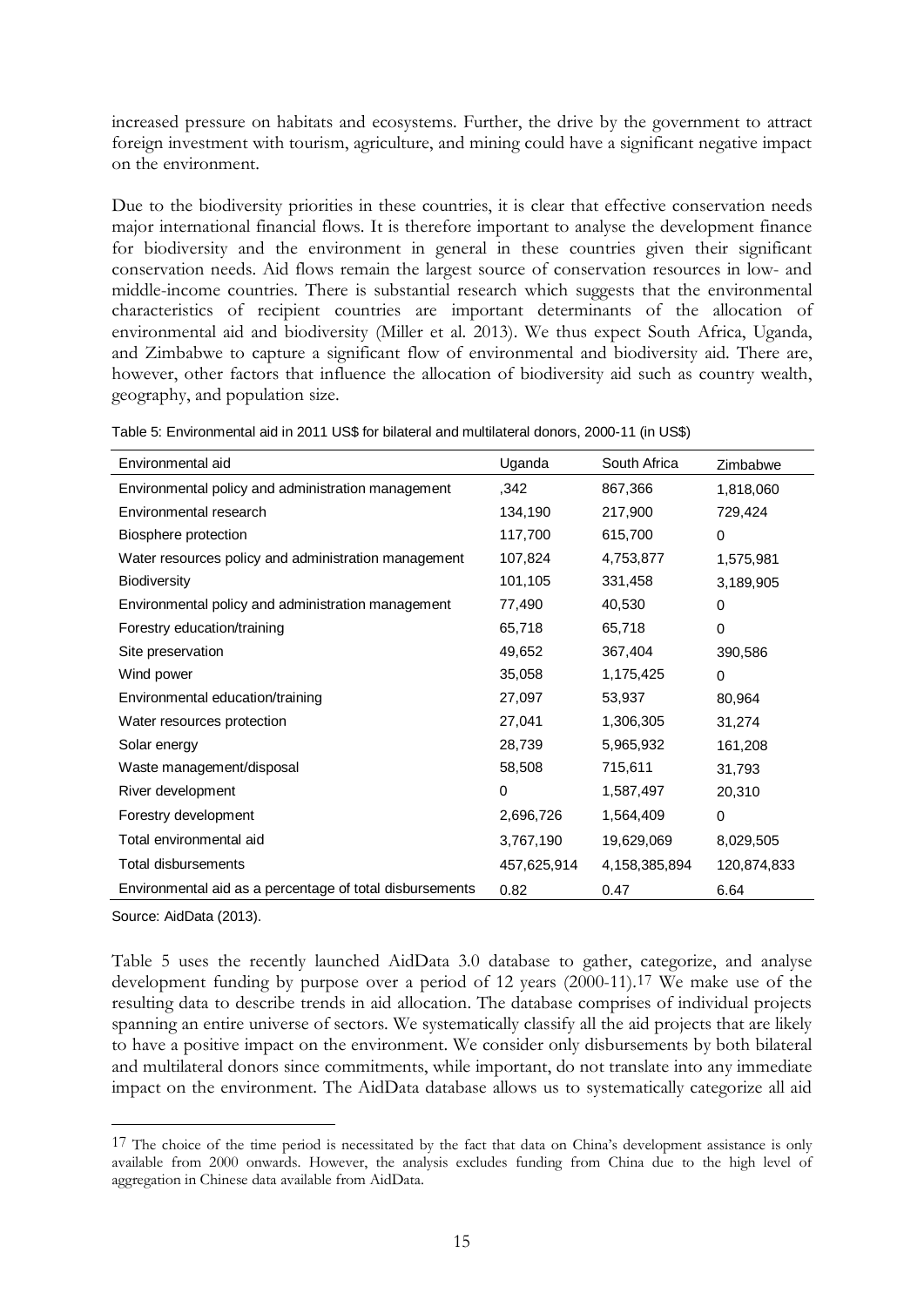flows by purpose. The data therefore, affords us the opportunity to understand the effects of development finance on the environment. Uganda received US\$3.8 million in environmental aid while South Africa received US\$19.6 million and US\$8 million went to Zimbabwe. South Africa received more, possibly due to its geographical size as well as the biodiversity significance of the country. However, Zimbabwe received the largest amount relative to the total aid disbursed (6.64 per cent). This indicates that, while official development assistance from Western donors has gone down since 2000, the amount of funding going towards the environment has possibly remained stable. To some extent, this has contributed to the overall greening of aid in Zimbabwe. Classifying aid this way is important given that aid that targets biodiversity protection or sewage treatment also affects economic growth, infant mortality, and, indeed, biodiversity but via a different mechanism to that of aid targeting road construction, electricity grids, and oilrigs (Hicks et al. 2008). Development can therefore also be achieved by channelling some of the funds into the environment, thereby adding a sustainability dimension to the resultant development. Having a project level database which differentiates aid according to source of origin and purpose therefore allows us to learn more about the environmental impacts of aid in recipient countries as well as the greenness of such aid.

More importantly, the magnitude of the funds disbursed towards the environment relative to total disbursements suggest that if more greening of aid is to be attained, there is a need to incorporate environmental criteria in all projects that indirectly affect the environment. Initiatives in this regard would include environmental impact assessments for all projects that are likely to have negative environmental impacts as well as incorporating environmental aspects into tendering for such projects. Significant environmental progress will not only be achieved by direct funding into the environment but by also neutralizing the negative environmental impacts of other projects. Also, the difference between the disbursements towards the environment and total disbursements can be used to infer the amount of 'dirty' aid over the period.

# **5.2 Does source of aid determine its greenness?**

-

A number of concerns have been raised about China's labour practices and the displacement of local production with cheap Chinese imports, resulting in local job losses in some countries, for example. However, a few concerns have been raised by recipient governments regarding the environmental impacts of Chinese investments (Bosshard 2008). The lack of data on China's development assistance has, however, not deterred scholars and other interest groups from drawing conclusions on Chinese aid and investment practices (Strange et al. 2013). Concerns range from claims that Chinese aid is directly linked to natural resource extraction in developing countries and disregards local environmental laws (Bosshard 2008; Compagnon and Alejandro 2013).18 It is therefore feared that Chinese investment in certain areas could contribute towards the escalation of environmental degradation in already fragile and irreplaceable environments. These accusations point to the fact that rather than complementing Western aid, Chinese aid rather undermines it.19 Compagnon and Alejandro (2013) argue that Chinese investment

<sup>18</sup> Bosshard (2008) argues that, through funding the extraction of previously inaccessible resources, most of which have been side-lined by Western governments for environmental reasons, China has compounded the environmental risks associated with its investments.

<sup>19</sup> Wade (2008) notes that contracts that normally take years to negotiate with traditional Western donors can take only months if funded by China. However, there is also growing resentment by others in Africa towards Chinese aid policy. China is responsible for funding a number of controversial projects in several African countries such as Gabon, Ghana, Zambia, Ethiopia, and Sudan. Here Chinese institutions funded controversial projects such as the Merowe Dam in Sudan, Lower Kafue Gorge Dam in Zambia, and the Bui Dam in Ghana which had failed to secure financial support from Western agencies and the World Bank due to possible environmental and socially adverse impacts (Bosshard 2008).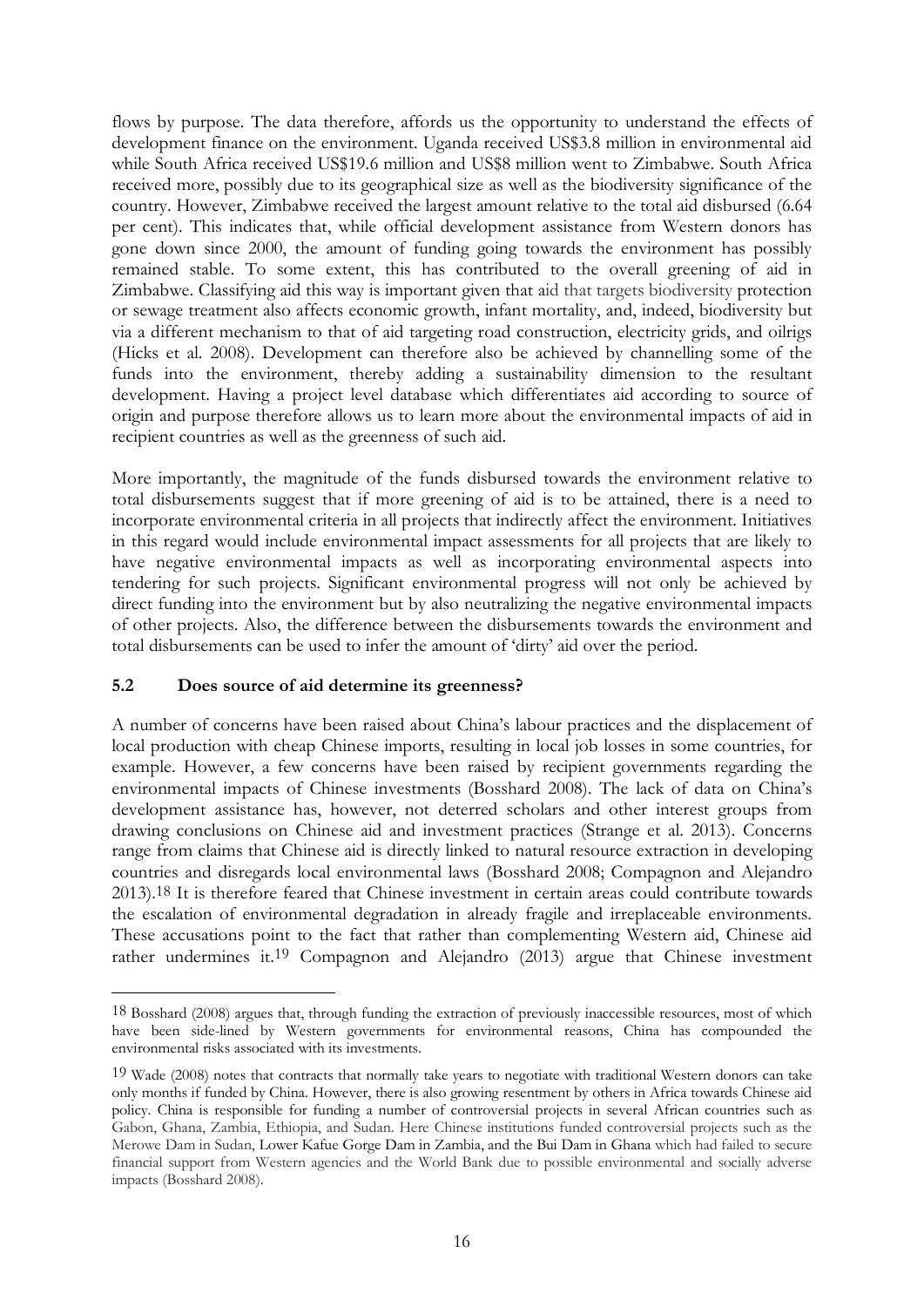practices, with regards to the environment in Africa, are a direct replica of practices and attitude in China. Until recently, before the policy shift in Beijing, environmental considerations ranked very low in China.20 They, however, find evidence in South Africa which suggests that the compliance of Chinese companies, even in environmental aspects, is probably better than that of their Indian counterparts. Given these developments, China as a source of official development finance is therefore set to become greener than before.

# **6 Conclusion**

-

From the analysis of aid going into Uganda, South Africa, and Zimbabwe, it appears that in absolute amounts South Africa has received more aid in total over the period 2000-11. It therefore turns out that over the 12-year period, South Africa was the darling of donor countries. An explanation for this could be that due to the high levels of economic development in South Africa, there is greater effectiveness of donor funds earmarked to assist the country to develop and address the developmental challenges it faces. Given the scarcity of development funds, donors seem to favour countries which already have in place mechanisms that increase accountability and effectiveness of aid. Also, development assistance in Uganda appears to have stabilized during this period and the country, even though greatly in need of development assistance, would need to instil greater confidence in donors to generate more commitments.

Looking at China as a single donor, Zimbabwe appears to have been the favourite of China over the period. A possible explanation for this is found in Zimbabwe's official policy of targeting China as a major donor in an effort to offset the huge funding gap following the suspension of development finance by Western donors. However, looking at total aid flows by all donors into Zimbabwe, it appears Chinese aid has for now failed to completely close the funding gap. For most of the top donors, disbursements are generally significantly lower than commitments. Also, another feature that has emerged is the vast sectors into which aid is going and how the sectors differ across the three countries. Contemporary aid flows therefore seem to differ from aid during previous decades. The health sector, however, seems to be an area where all three countries have received most aid, albeit for different reasons.

<sup>20</sup> A number of government agencies have issued new guidelines and recommendations for industrial companies in China and also abroad since 2006. The green credit policy instituted by the China Environmental Policy, for example, created strong incentives which discourage Chinese financial institutions from lending to companies that have a poor environmental record. However, while monitoring in some areas is improving, widespread implementation of these guidelines is still considered weak (Bosshard 2008; Compagnon and Alejandro 2013).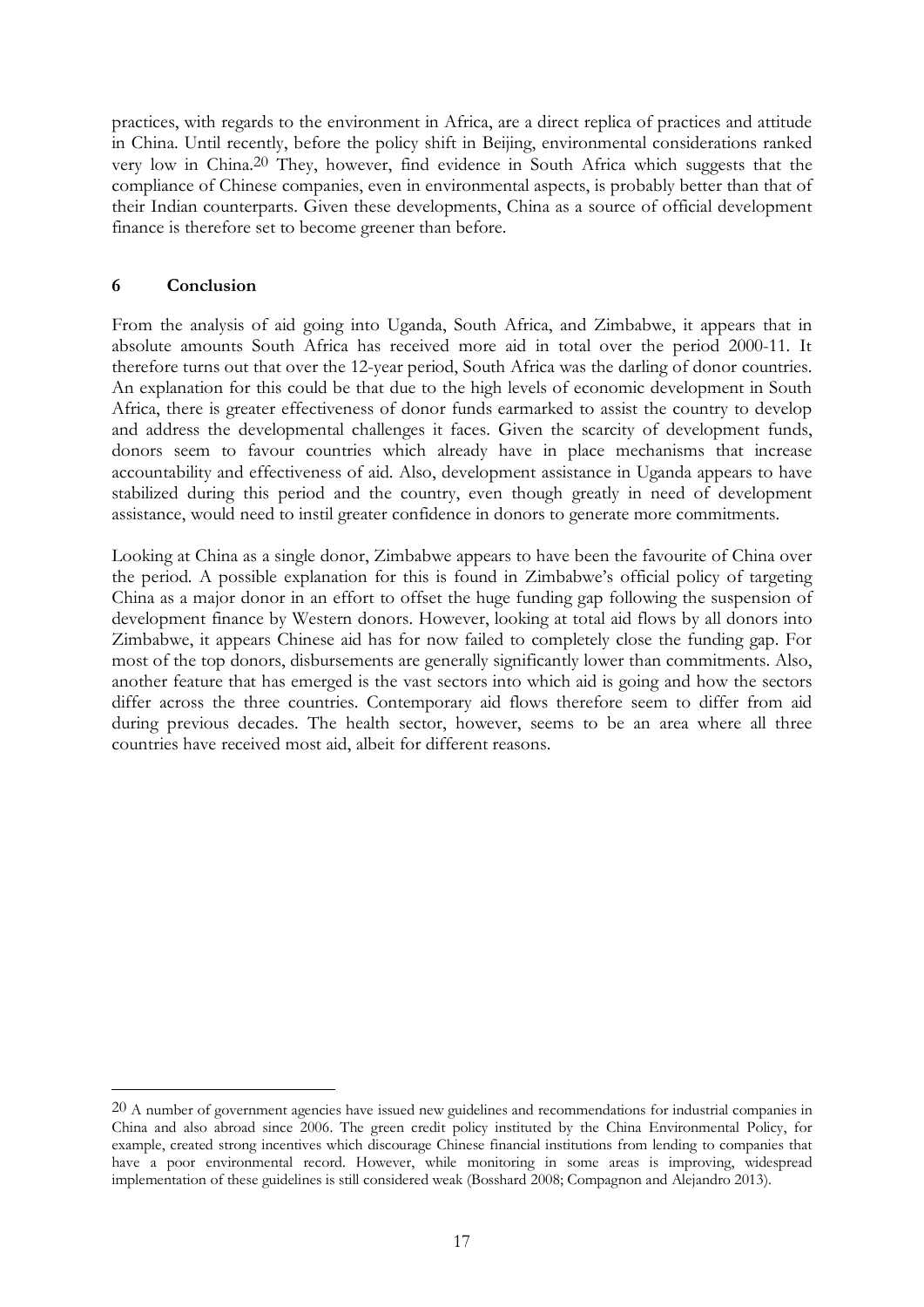# **Appendix**



Figure 3: Monetary amount of Chinese development finance by sector 2000-11

Source: AidData (2013).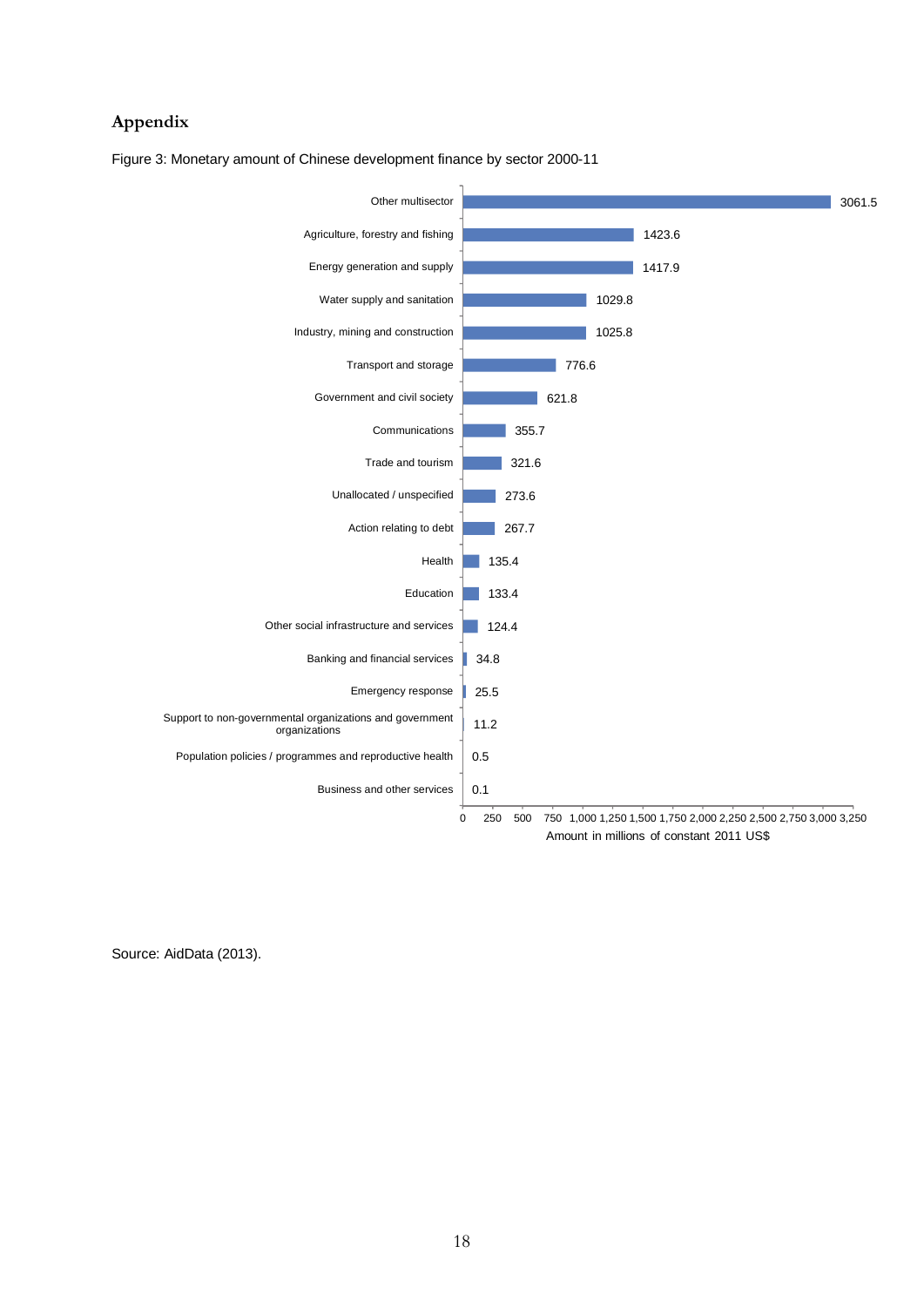#### Figure 4: Chinese development finance by country 2000-11



Source: AidData (2013).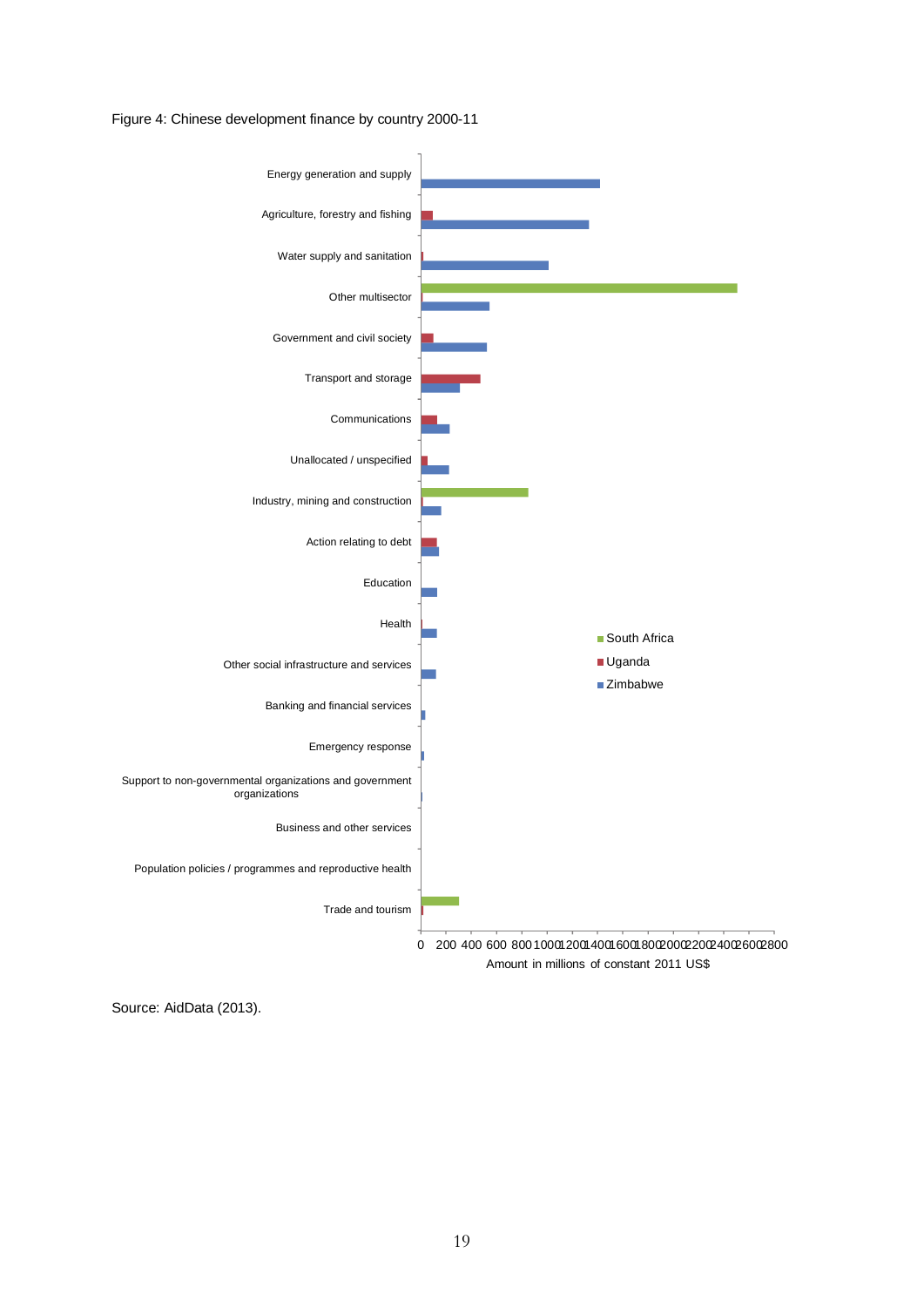#### Figure 5: Development finance commitment by sector 2000-11



Source: AidData (2013).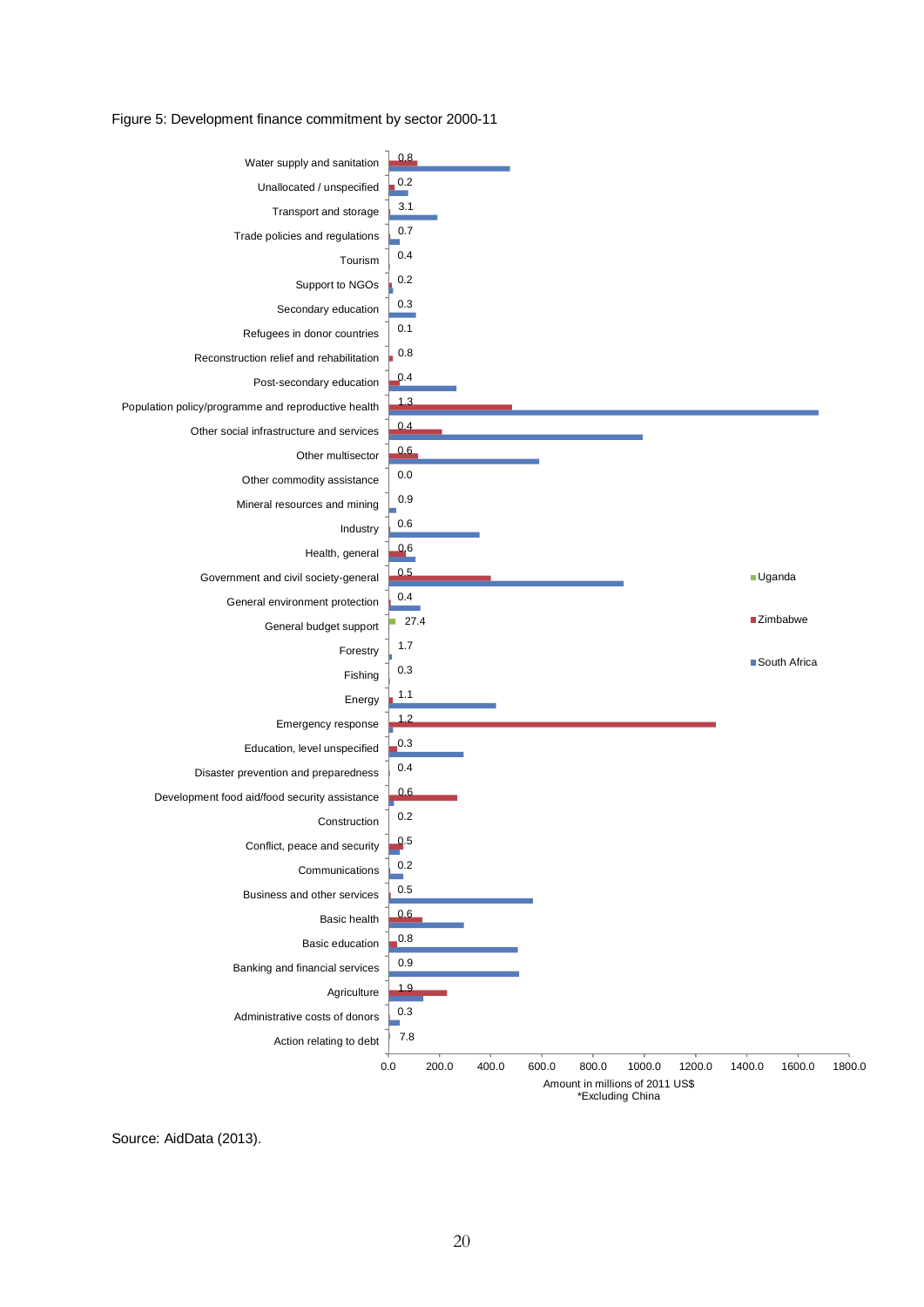#### **References**

- African Development Bank (2010). 'Uganda Result-Based Country Strategy Paper 2011-2015'. Tunis: African Development Bank.
- AidData (2013). Available at http://www.aiddata.org.
- Bandyopadhyay, S., and E.K. Vermann (2013). 'Donor Motives for Foreign Aid'. *Federal Reserve Bank of St. Louis Review*, 95(4): 327-36.
- Basu, S., M. Brough, A. Clarke, and R. Rank (2013). 'Aid Transparency Index 2013'. London: Publish What You Fund.
- Bosshard, P. (2008). 'China's Environmental Footprint in Africa'. China in Africa Policy Briefing. Pretoria: South African Insititute of International Affairs.
- Burnside, C., and D. Dollar (2000). 'Aid, Policies and Growth'. *American Economic Review*, 90(4): 847-68.
- Compagnon, D., and A. Alejandro (2013). 'China's External Environmental Policy: Understanding China's Environmental Impact in Africa and How It Is Addressed'. *Environmental Practice*, 15(3), 220-27.
- Easterly, W. (2003). 'Can Foreign Aid Buy Growth?'. *The Journal of Economic Perspectives*, 17(3), 23- 48.
- Global Environment Facility (2012). 'Zimbabwe Fact Sheet'. Available at: http://www.thegef.org/gef/country\_profile.
- Goodman, J. (2011). 'Taking Another Look at Multilateral Aid Flows: Reconsidering the Dynamics of the US's Strategic Use of Development Aid'. Honors in Economics Thesis. Duke University. Available at: http://dukespace.lib.duke.edu/dspace/handle/10161/3593.
- Grimm, S., R. Rank, M. McDonald, and E. Schickerling (2011). *Transparency of Chinese Aid: An Analysis of the Published Information on Chinese External Financial Flows*. Stellenbosch: South Africa, Centre for Chinese Studies, Stellenbosch University.
- Hanse, P., N. Kergozou, S. Knowles, and P. Thorsnes (2013). 'Developing Countries in Need: Which Characteristics Appeal Most to People when Donating Money?'. Discussion Paper 1312. Otago: Department of Economics, University of Otago.
- Hansen, H., and F. Tarp (2001). 'Aid and Growth Regressions'. *Journal of Development Economics*, 64(2), 547-70.
- Hicks, R.L., B.C. Parks, J.T. Roberts, and M.J. Tierney (2008). *Greening Aid? Understanding the Environmental Impact of Development Assistance*. New York: Oxford University Press.
- Kanbur, R. (2006). 'The Economics of International Aid'. In S.-C. Kolm and J.M. Ythier (eds), *Handbook of the Economics of Giving, Altruism and Reciprocity*, Vol. 2. Amsterdam: North-Holland.
- Miller, D.C., A. Agrawal, and J.T. Roberts (2013). 'Biodiversity, Governance, and the Allocation of International Aid for Conservation'. *Conservation Letters*, 6: 12-20.
- Ministry of Environment and Natural Resources Management (2010). 'Zimbabwe's Fourth National Report to the Convention on Biological Diversity'. Harare: Ministry of Environment and Natural Resources Management.
- Ministry of Environment and Tourism (1998). 'Zimbabwe Biodiversity Strategy and Action Plan: Status of Biodiversity, Unmet Needs, Strategies and Actions'. Harare: Ministry of Environment and Tourism.